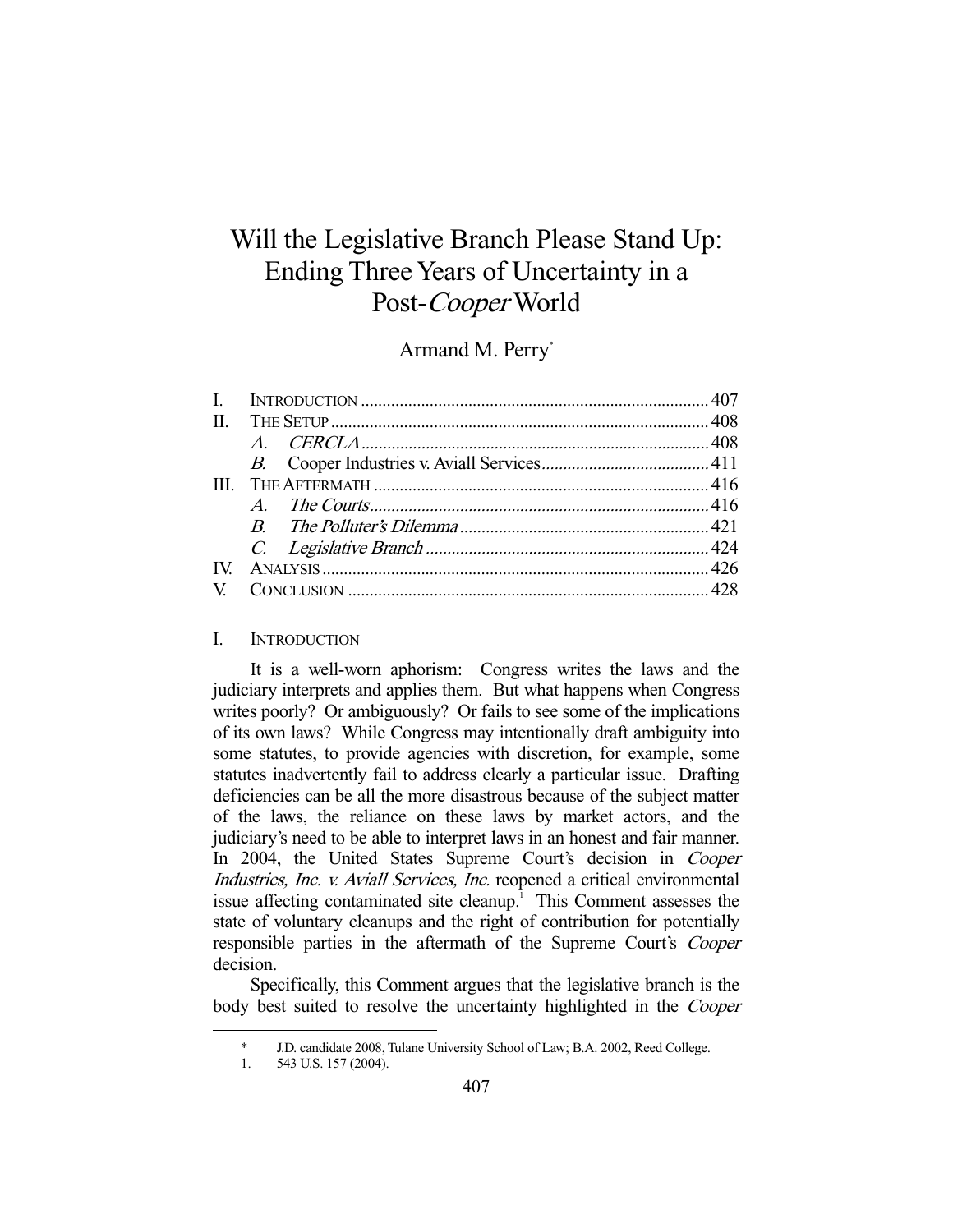decision. Part II of this Comment provides some background information on the Comprehensive Environmental Response, Compensation, and Liability Act (CERCLA) and analyzes the actual Cooper decision. Part III surveys the reaction to Cooper in federal courts, the market, and the legislature. Part IV analyzes CERCLA and the avenues it potentially offers for businesses to recover from potentially responsible parties and provides a critical look at the immediate problems facing the Supreme Court and Congress on this issue. Finally, Part V concludes with some thoughts on the judicial and legislative branches' responsibilities in resolving the issue.

## II. THE SETUP

## A. CERCLA

-

 CERCLA was enacted in 1980 with the oft-cited twin goals of encouraging prompt cleanup of hazardous waste sites and placing the cleanup cost on the parties responsible for the contamination.<sup>2</sup> CERCLA was passed under less than ideal circumstances, on a hurried schedule, with limited debate, during the final days of a lame duck Congress a month before Ronald Reagan took office.<sup>3</sup> It is this legislative background, in part, that has led some commentators and courts to note that "CERCLA is poorly drafted and ambiguous in many key respects."4 One of these statutory ambiguities is at the center of this Comment.

 CERCLA enforcement falls primarily on the Environmental Protection Agency (EPA), which in turn has broad enforcement options to ensure that contaminated sites are effectively cleaned.<sup>5</sup> When faced with a contaminated site, the EPA has several cleanup options. Under section 104, the EPA can clean the site itself. CERCLA is perhaps best known for its Superfund component—essentially a bank account holding money collected through appropriations, fees, and industry taxes, which

 <sup>2.</sup> Aviall Servs., Inc. v. Cooper Indus., Inc., 312 F.3d 677, 681 (5th Cir. 2002) (en banc), rev'd, 543 U.S. 157 (2004).

 <sup>3.</sup> Frank P. Grad, A Legislative History of the Comprehensive Environmental Response, Compensation and Liability ("Superfund") Act of 1980, 8 COLUM.J. ENVTL. L. 1, 1 (1982).

 <sup>4.</sup> Kevin A. Gaynor & Benjamin S. Lippard, Am. Law Inst., Recent Developments in Hazardous Waste Litigation and Enforcement, SM028 ALI-ABA 97, 101 (2006); see, e.g., Artesian Water Co. v. Gov't of New Castle County, 851 F.2d 643, 648 (3d Cir. 1988) ("CERCLA is not a paradigm of clarity or precision [due to] inartful drafting and numerous ambiguities attributable to its precipitous passage.").

 <sup>5.</sup> Metro. Water Reclamation Dist. v. N. Am. Galvanizing & Coatings, Inc., 473 F.3d 824, 827 (7th Cir. 2007).

 <sup>6.</sup> See CERCLA § 104, 42 U.S.C. § 9604 (2000).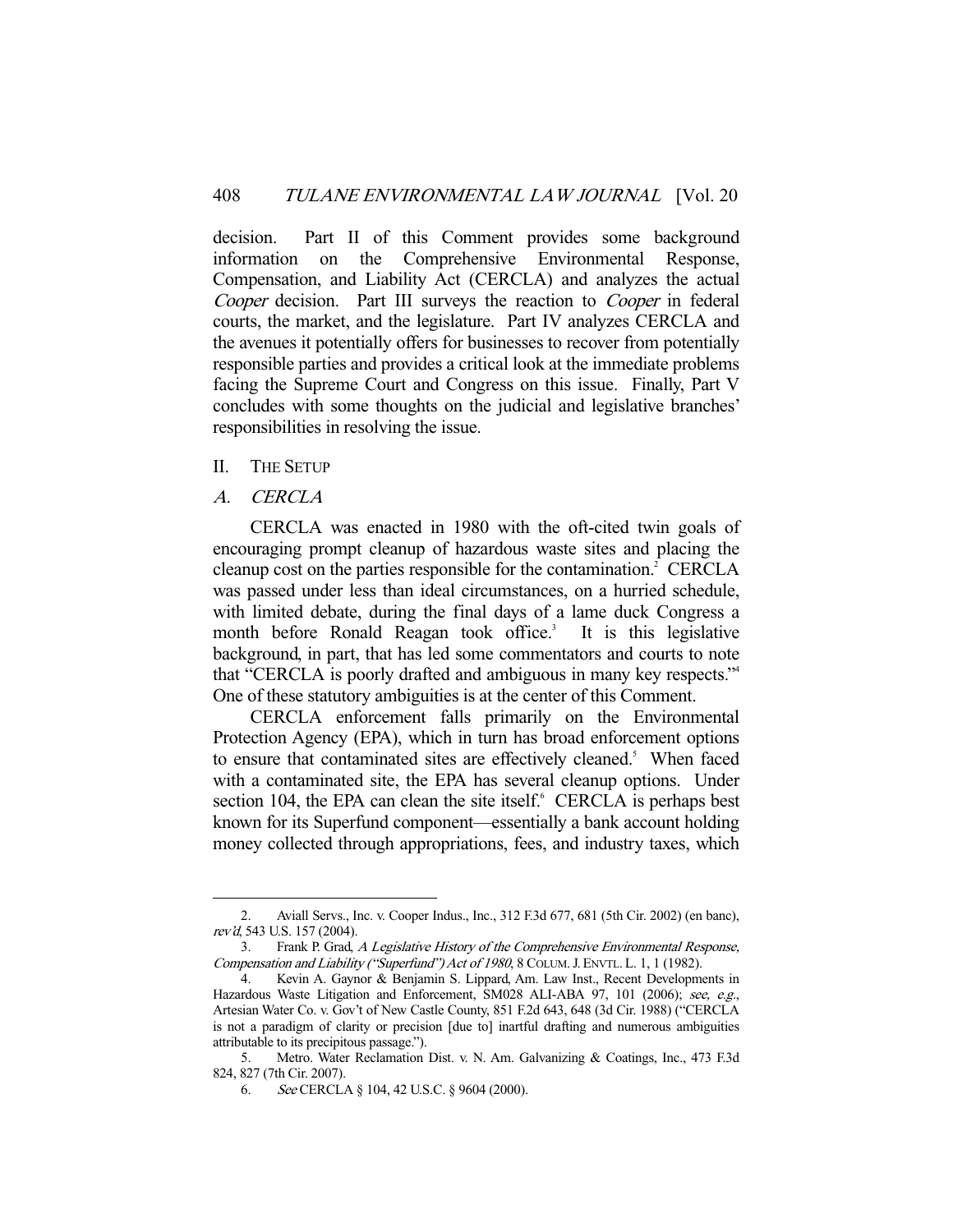the EPA may use to clean sites.<sup>7</sup> Once cleanup is initiated, the EPA may then proceed under section  $107(a)$  to recover the costs of cleanup from responsible parties.<sup>8</sup> A second option is for the EPA to order responsible parties to clean the site themselves under section 106.<sup>9</sup> The EPA monitors cleanups undertaken by responsible parties and may recover the cost of that monitoring under section  $107(a)$ .<sup>10</sup> When the EPA seeks to recover costs under either of these scenarios, it is limited to going after so-called potentially responsible parties (PRPs)—a term of art used by courts and commentators to describe the classes of parties in the four subparts of CERCLA sections  $107(a)(1)-(4)$ .<sup>11</sup> These PRPs face two significant obstacles: they are statutorily limited to certain defenses $12$  and they may be held jointly and severally liable.<sup>13</sup> Therefore, a PRP found liable for part of the contamination of a site could end up paying for the entire cleanup cost.

 A critical problem arose soon after CERCLA was enacted: What should happen when one PRP is held liable under section 107(a) and ends up paying more than its fair share of the cleanup costs? Could a PRP recover contribution from other PRPs? CERCLA provided no express statutory right for a PRP to do so, but courts soon began implying such a right.<sup>14</sup> In 1982, a district court in Pennsylvania held that a liable party could seek contribution from other PRPs, despite the absence of an express right to do so in CERCLA.<sup>15</sup> Other courts followed suit, leading, a decade later, to the Supreme Court acknowledging that section 107 impliedly authorizes a cause of action for contribution.<sup>16</sup> Courts implied a right to seek contribution from PRPs for both so-called "innocent parties"—those parties who were not responsible for the contamination but voluntarily cleaned the site, such as

 <sup>7.</sup> Metro. Water, 473 F.3d at 827.

<sup>8.</sup> See CERCLA § 107(a), 42 U.S.C. § 9607(a). For ease of reference, I will refer in text to the actual section numbers as they appear in CERCLA, while citing to their codified counterpart in the footnotes.

<sup>9.</sup> See CERCLA § 106, 42 U.S.C. § 9606.

 <sup>10.</sup> See CERCLA § 107(a), 42 U.S.C. § 9607(a).

 <sup>11.</sup> See CERCLA § 107(a)(1)-(4), 42 U.S.C. § 9607(a)(1)-(4). Note that the term "potentially responsible party" does not appear in CERCLA but is used in nearly every court decision and scholarly or practitioner commentary discussed herein.

 <sup>12.</sup> CERCLA § 107(b), 42 U.S.C. § 9607(b).

 <sup>13.</sup> United States v. Alcan Aluminum Corp., 964 F.2d 252, 268 (3d Cir. 1992); New Castle County v. Halliburton NUS Corp., 111 F.3d 1116, 1120-21 (3d Cir. 1997).

<sup>14.</sup> See, e.g., United States v. S.C. Recycling & Disposal, Inc., 653 F. Supp. 984, 994 (D.S.C. 1986); United States v. Chem-Dyne Corp., 572 F. Supp. 802, 807-08, 810 (S.D. Ohio 1983); City of Philadelphia v. Stepan Chem. Co., 544 F. Supp. 1135, 1142-43 (E.D. Pa. 1982).

<sup>15.</sup> Stepan Chem., 544 F. Supp. at 1142.

 <sup>16.</sup> Key Tronic Corp. v. United States, 511 U.S. 809, 816 (1994).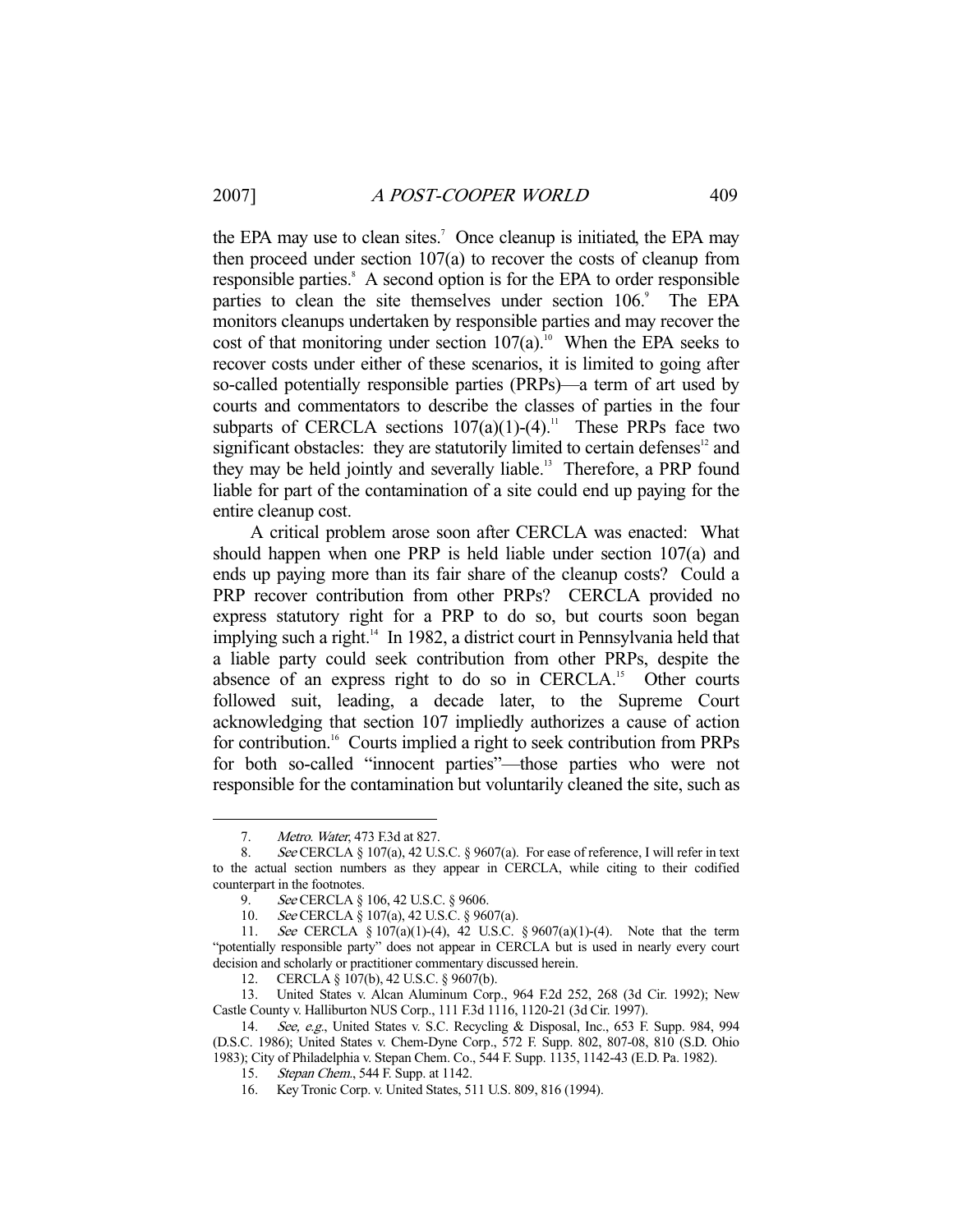new landowners—as well as for parties responsible, at least in part, for the contamination.<sup>17</sup>

 In 1986, Congress modified CERCLA through the Superfund Amendments and Reauthorization Act (SARA), which provided an express right of contribution in section  $113(f)$ <sup>18</sup>. Courts then had a clear statutory avenue to provide contribution rights for parties, but they were faced with the history of their own jurisprudence—did section 107(a) still contain an implied right to contribution? Courts said no and, instead, directed liable parties to seek contribution claims under the newly enacted section  $113(f)(1)$ , rather than continue to seek recovery in an implied fashion under section  $107<sup>19</sup>$  As the Supreme Court later noted, sections 107 and 113 provide two distinct, if not somewhat overlapping, remedies.<sup>20</sup> While section 107(a)(4)(B) provides a cost recovery remedy, section 113(f) provides a contribution remedy.<sup>21</sup> Specifically, section 113(f)(1) created an express right of contribution for parties that had been found liable (i.e., parties that had been sued under section 106 or 107) to pursue contribution actions against other  $PRPs<sub>1</sub><sup>22</sup>$  and section  $113(f)(3)(B)$  allowed a liable party to seek contribution after settling its liability with the government.<sup>23</sup> Section 107(a)(4)(B), on the other hand, allowed a party to recover "any other necessary costs of response incurred by any other person."24

 There is another key difference between section 107(a) and 113(f) regarding how much parties can recover. Section 113(f) contribution claims are for PRPs "seeking to apportion damages among themselves."25 Section 107(a), however, provides for joint and several cost recovery "where a party is seeking direct recovery of costs incurred in cleaning up a hazardous waste site."<sup>26</sup> In noting the difference between these two

<sup>17.</sup> See, e.g., Walls v. Waste Resource Corp., 761 F.2d 311, 318 (6th Cir. 1989); Bulk Distrib. Ctrs., Inc. v. Monsanto Co., 589 F. Supp. 1437, 1443-44 (S.D. Fla. 1984); Jones v. Inmont Corp., 584 F. Supp. 1425, 1428 (S.D. Fla. 1984); Pinole Point Props., Inc. v. Bethlehem Steel Corp., 596 F. Supp. 283, 290-91 (N.D. Cal. 1984).

 <sup>18.</sup> CERCLA § 113(f), 42 U.S.C. § 9613(f) (2000). SARA also provided a broad waiver of sovereign immunity, which partly explains the government's interest in the resolution of this issue. CERCLA § 120(a), 42 U.S.C. § 9620(a).

<sup>19.</sup> Gaynor & Lippard, supra note 4, at 100; New Castle County v. Halliburton NUS Corp., 111 F.3d 1116, 1121 (3d Cir. 1997).

 <sup>20.</sup> Cooper Indus., Inc. v. Aviall Servs., Inc., 543 U.S. 157, 163 n.3 (2004).

 <sup>21.</sup> Id.

<sup>22.</sup> CERCLA § 113(f)(1), 42 U.S.C. § 9613(f)(1).<br>23. CERCLA § 113(f)(3)(B), 42 U.S.C. § 9613(f)(3)(B). 23. CERCLA § 113(f)(3)(B), 42 U.S.C. § 9613(f)(3)(B).

 <sup>24.</sup> CERCLA § 106(a)(4)(B), 42 U.S.C. § 9607(a)(4)(B).

 <sup>25.</sup> Metro. Water Reclamation Dist. v. N. Am. Galvanizing & Coatings, Inc., 473 F.3d 824, 826 (7th Cir. 2007).

<sup>26.</sup> Id. (internal quotations and citations omitted).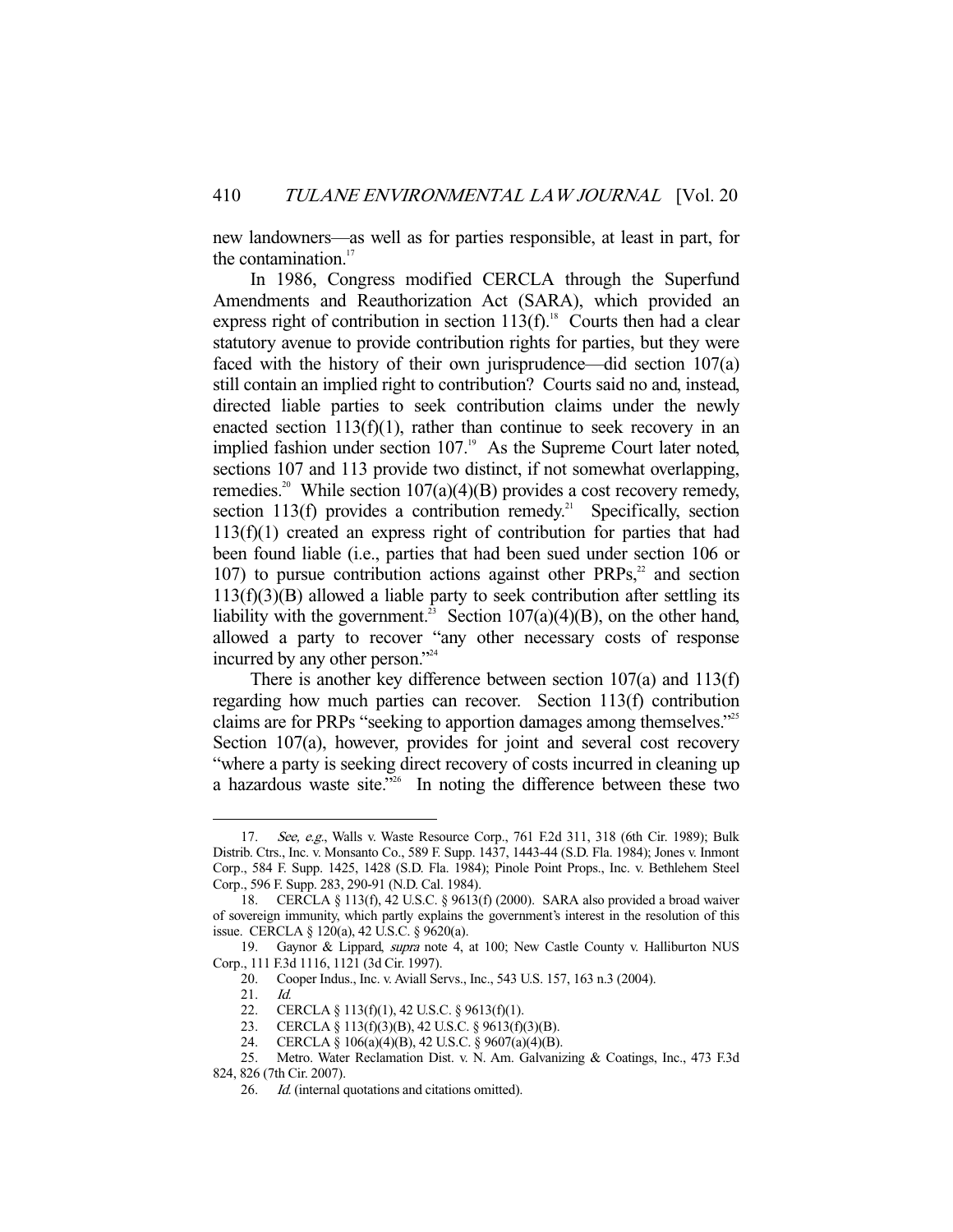recovery schemes, the United States Court of Appeals for the Third Circuit has described section 107 as "substantially more generous" than section  $113.<sup>27</sup>$ 

Lastly, a quick look at the nuts and bolts of section  $113(f)(1)$  helps illuminate the particular conflict in the Cooper decision. Section  $113(f)(1)$  is broken into four sentences. The first is often referred to as the "enabling clause" because it states under what circumstances a person may seek contribution, namely, "from any other person who is liable or potentially liable under section 9607(a) of this title, during or following any civil action under section 9606 of this title or under section 9607(a) of this title."<sup>28</sup> The next two sentences of section  $113(f)(1)$  affirm the existence of federal subject matter jurisdiction for claims arising therein as well as the equitable power of the courts when apportioning costs.<sup>29</sup> The fourth and final sentence of section  $113(f)(1)$  is often referred to as the "savings clause." This sentence provides that "[n]othing in this subsection shall diminish the right of any person to bring an action for contribution in the absence of a civil action under section 9606 of this title or section 9607 of this title."<sup>30</sup> The first and last sentences of section 113(f)(1), the enabling and savings clauses, received the most play in the *Cooper* controversy.

## B. Cooper Industries v. Aviall Services

 Holding that a party may not seek contribution from other potentially responsible parties absent certain statutorily recognized administrative or cost recovery actions, the Supreme Court's decision in Cooper significantly altered the landscape of environmental cleanups under CERCLA.<sup>31</sup> Writing for a seven justice majority, Justice Thomas identified the "natural meaning"<sup>32</sup> of CERCLA's text and concluded that it was clear: section 113(f)(1) "authorizes contribution claims only 'during or following' a civil action under  $\S 106$  or  $\S 107(a)$ ."<sup>33</sup> As one practitioner's guide understatedly summarized, this "is not the way that Section 113 had previously been applied."<sup>34</sup>

 <sup>27.</sup> New Castle County v. Halliburton NUS Corp., 111 F.3d 1116, 1123 (3d Cir. 1997).

 <sup>28.</sup> CERCLA § 113(f)(1), 42 U.S.C. § 9613(f)(1).

 <sup>29.</sup> Id.

 <sup>30.</sup> Id.

 <sup>31.</sup> Cooper Indus., Inc. v. Aviall Servs., Inc., 543 U.S. 157, 165-66 (2004).

<sup>32.</sup> *Id.* at 166.

 <sup>33.</sup> Id. at 168.

 <sup>34.</sup> CAROLE STERN SWITZER & LYNN A. BULAN, BASIC PRACTICE SERIES: CERCLA 68 (2002).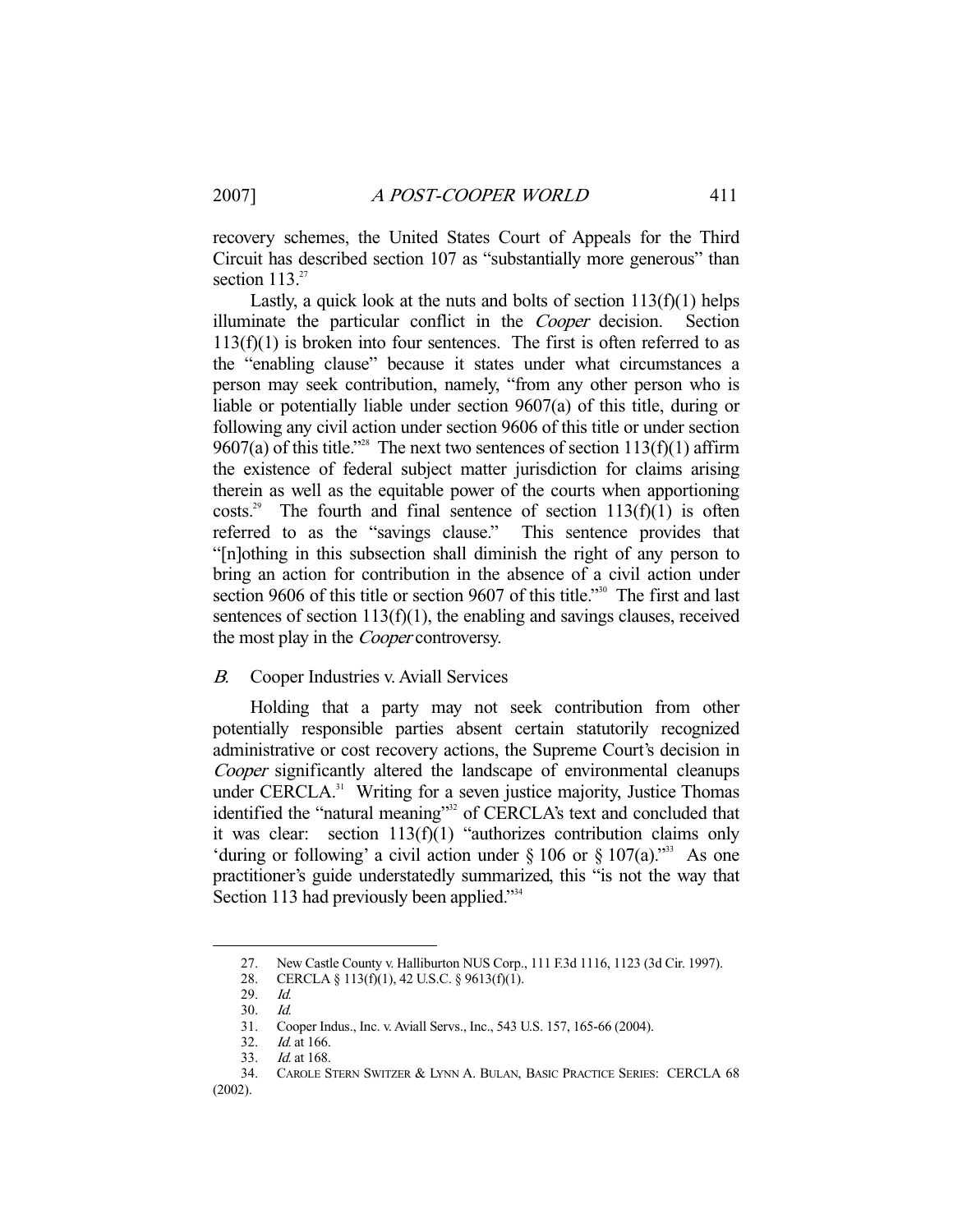The facts leading to the *Cooper* decision are not particularly unique. In 1981, Aviall Services purchased four aircraft engine maintenance sites, all located in Texas, from Cooper Industries.<sup>35</sup> In the process of operating the engine maintenance sites, first Cooper, and later Aviall, contaminated the sites through spills, as well as leaks of hazardous substances into the ground and ground water through underground storage tanks.<sup>36</sup> The Texas Natural Resource Conservation Commission told Aviall to clean the sites, and threatened to bring enforcement actions if Aviall failed to do so. $37$  The EPA, however, never contacted Aviall.<sup>38</sup> Aviall heeded the call of the Texas Commission and, in the course of cleaning the sites, incurred several million dollars in expenses.<sup>39</sup> Aviall then sought to recover some of the cleanup cost under CERCLA sections 107(a) and  $113(f)(1)$ , as well as damages under state law.<sup>40</sup> Cooper and Aviall both contaminated the sites, and recognizing as much, both conceded their status as PRPs under CERCLA.<sup>41</sup>

 The United States District Court for the Northern District of Texas dismissed Aviall's claim for contribution under section 113(f)(1), finding that "Aviall could not yet assert a claim for contribution under CERCLA because it had not been subjected to an action under §§ 106 or 107(a).<sup>342</sup> On appeal, a divided three judge panel of the United States Court of Appeals for the Fifth Circuit affirmed the district court's decision.<sup>43</sup> The Fifth Circuit granted a rehearing en banc, however, noting "the importance of this question to the allocation of financial responsibility for CERCLA cleanups."<sup>44</sup> On review, the Fifth Circuit en banc reversed the panel's decision and held that "a PRP may sue at any time for contribution under federal law to recover costs it has incurred in remediating a CERCLA site.<sup>"55</sup> The Fifth Circuit en banc relied in particular on the savings clause in section  $113(f)(1)$ .<sup>46</sup> The Supreme Court granted certiorari on January 9, 2004. $47$ 

-

46. Id. at 687.

 <sup>35.</sup> Cooper, 543 U.S. at 163.

 <sup>36.</sup> Id. at 163-64.

 <sup>37.</sup> Id. at 164.

 <sup>38.</sup> Aviall Servs., Inc. v. Cooper Indus., Inc., 312 F.3d 677, 679 (5th Cir. 2002) (en banc), rev'd, 543 U.S. 157 (2004).

 <sup>39.</sup> Id.

<sup>40.</sup>  $\frac{Id}{41}$ .  $\frac{Id}{d}$ .  $41.$ 

 <sup>42.</sup> Id.

 <sup>43.</sup> Id.

 <sup>44.</sup> Id. at 680.

 <sup>45.</sup> Id. at 681.

<sup>47.</sup> Aviall Servs., Inc. v. Cooper Indus., Inc., 312 F.3d 677 (5th Cir. 2002), cert. denied, 71 U.S.L.W. 3552 (U.S. Jan. 9, 2004) (No. 02-1192).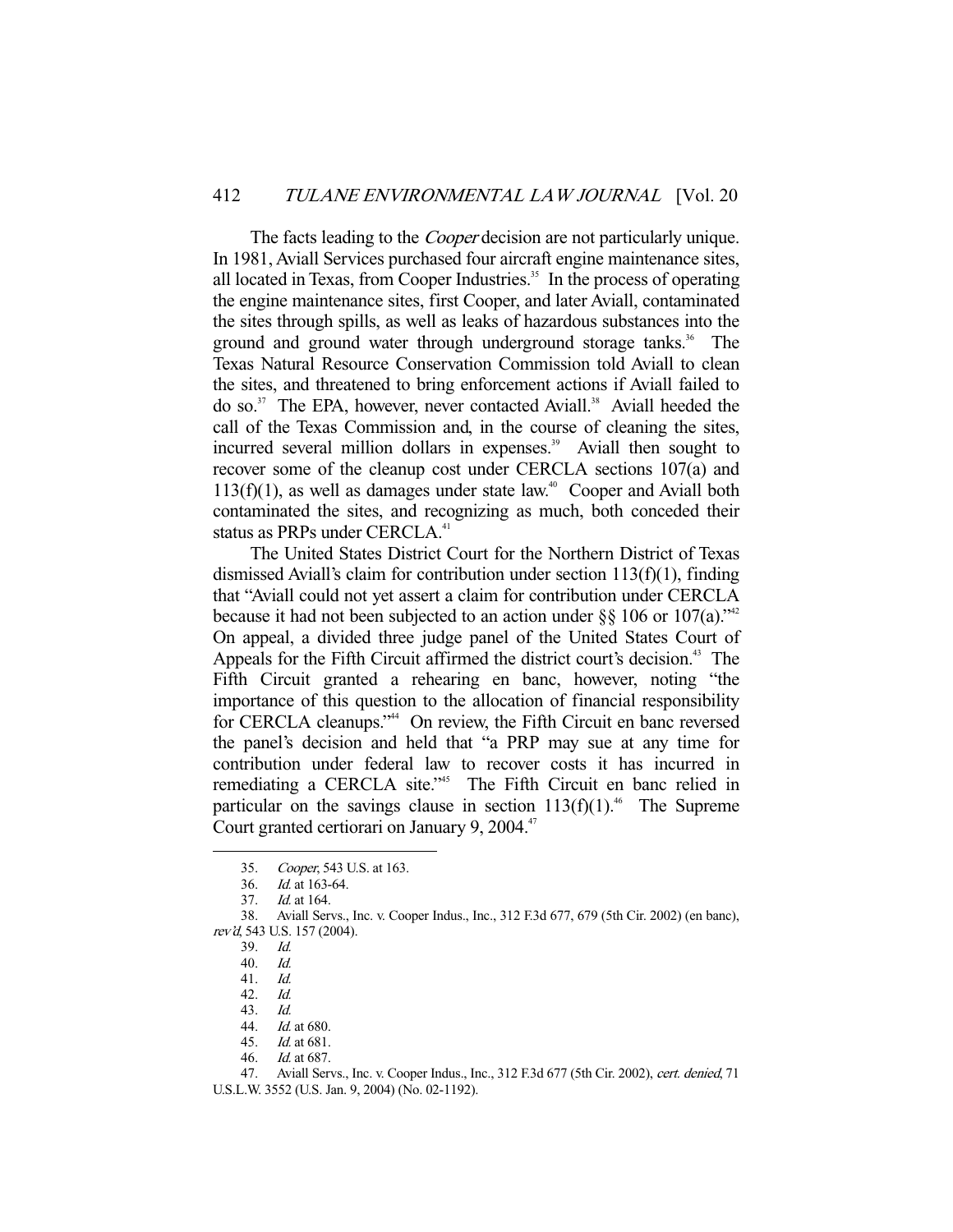Justice Thomas's majority opinion focused almost exclusively on section  $113(f)(1)$ , and his analysis was described by one commentator as "a brief textualist interpretation."<sup>48</sup> The majority opinion begins with a quick look at CERCLA's enactment, and a note on the history of interpretation of contribution rights under CERCLA both pre- and post-SARA.<sup>49</sup> After a recitation of the facts and procedural history, Justice Thomas's analysis begins in full, stating the conclusion in the first sentence: "Section 113(f)(1) does not authorize Aviall's suit."<sup>50</sup> For a majority of the Court, the enabling clause in section  $113(f)(1)$  was dispositive.<sup>51</sup> The majority read the enabling clause such that "contribution may *only* be sought subject to the specified conditions."<sup>52</sup> The majority reasoned that if "may" were read permissively—as Aviall argued—then the rest of the clause would be superfluous.<sup>53</sup> The Court then stated, "there is no reason why Congress would bother to specify conditions under which a person may bring a contribution claim, and at the same time allow contribution actions absent those conditions."54

 The Court next addressed the savings clause, which the Fifth Circuit en banc held to enable Aviall's contribution action. The Court reasoned that this sentence exists solely to assure the reader that section  $113(f)(1)$ does not preclude other independent causes of action, such as those available under state law.<sup>55</sup> Again, the Court was averse to read one section of the statute so that it would render another part inoperative.<sup>56</sup>

 The Court then analyzed section 113 as a whole, pointing in particular to the interplay of section  $113(f)(1)$  with the limitation periods for contribution actions provided in section  $113(g)(3)$ .<sup>57</sup> The Court highlighted the absence of a starting point for the limitations clock in voluntary cleanup scenarios and contrasted this absence with the clearly articulated start points for the two express avenues of contribution in section 113(f) (i.e., during or following a section 106 or 107(a) civil action, or after an approved settlement in which a person has resolved his

<sup>48.</sup> Joseph Ferrucci, No Contribution Claims for Voluntary Cleanup of Superfund Sites: The Troubling Supreme Court Decision in Cooper Industries v. Aviall Services, 12 HASTINGS W.- N.W.J. ENVTL. L. & POL'Y 73, 81 (2005).

 <sup>49.</sup> Cooper Indus., Inc. v. Aviall Servs., Inc., 543 U.S. 157, 161-63 (2004).

 <sup>50.</sup> Id. at 165.

 <sup>51.</sup> Id. at 165-68.

<sup>52.</sup> *Id.* at 166 (emphasis added).

 <sup>53.</sup> Id.

 <sup>54.</sup> Id.

<sup>55.</sup> *Id.* at 166-67.<br>56. *Id.* at 167.

*Id.* at 167.

 <sup>57.</sup> Id.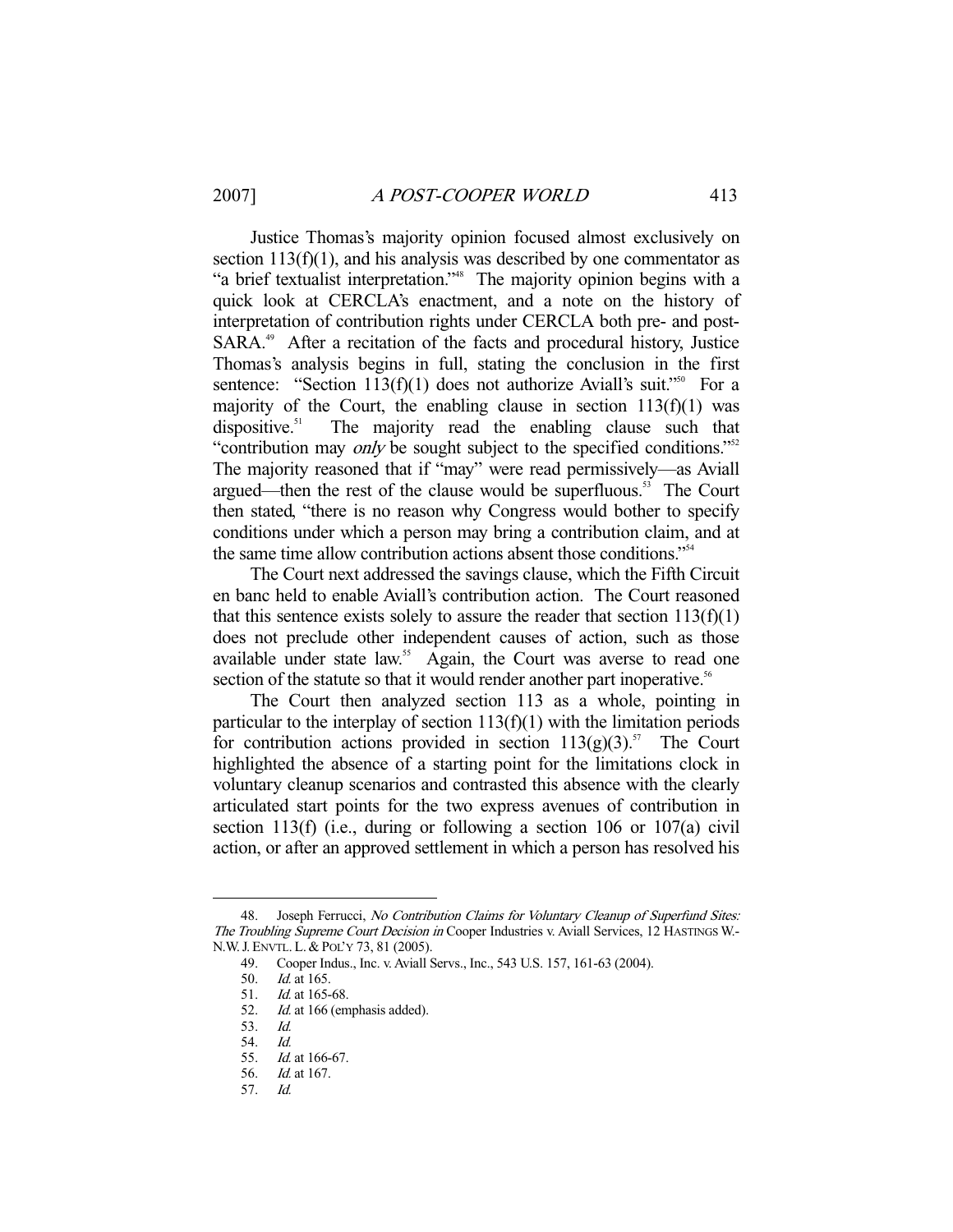or her liability to the United States or a state).<sup>58</sup> Acknowledging its own textualist approach, the Court concluded this portion of the opinion by noting that "given the clear meaning of the text, there is no need . . . to consult the purpose of CERCLA at all."<sup>59</sup>

 Lastly, the majority acknowledged Aviall's secondary argument, that even if Aviall could not pursue a contribution action under section 113(f)(1), it should be allowed to seek contribution under section  $107(a)(4)(B)$ .<sup>60</sup> The crux of the ensuing controversy lies in this section. The majority refused to analyze this argument because the issue was not considered by any of the lower courts.<sup>61</sup>

 It is important to note, however, that the lack of decisional history is not for lack of presentment. Aviall's complaint to the district court originally included separate section 107 and 113 claims, but Aviall later amended the complaint and asserted a combined section 107 and 113 claim. $62$  After hearing oral argument about the distinction between these complaints, the district court concluded that "Aviall relies on § 107 to the extent necessary to maintain a viable  $\S 113(f)(1)$  contribution claim, not as an independent cause of action against Cooper."<sup>63</sup> On appeal, the Fifth Circuit's panel decision viewed Aviall's complaint solely as a question of section 113(f)(1), reasoning that because "a PRP cannot file a  $\S 107(a)$ suit against another PRP,"<sup>64</sup> and because "Aviall and Cooper concede<sup>[d]</sup> that they are both PRPs,"<sup>65</sup> Aviall had dropped its section  $107(a)$  claim.<sup>66</sup> In other words, the three-judge panel of the Fifth Circuit didn't address the merits of a section 107(a) claim because they felt such a claim could not exist. On review en banc, the Fifth Circuit deemed it "unnecessary to reach this [section 107(a)] question," because, under their ruling, Aviall could seek contribution from Cooper via section  $113(f)(1)$ .<sup>67</sup> So while the Court is not incorrect in saying that Aviall's section 107(a) claim was

-

63. Id. at \*2 n.2.

 <sup>58.</sup> Id.

 <sup>59.</sup> Id.

 <sup>60.</sup> Id. at 168.

 <sup>61.</sup> Id.

 <sup>62.</sup> Aviall Servs., Inc. v. Cooper Indus., Inc., No. Civ.A.397CV1926D, 2000 WL 31730, at \*2 (N.D. Tex. Jan. 13, 2000), rev'd en banc, 312 F.3d 677 (5th Cir. 2002).

<sup>64.</sup> Aviall Servs., Inc. v. Cooper Indus., Inc., 263 F.3d 134, 137 (5th Cir. 2001), aff'g, Aviall, 2000 WL 31730, rev'd en banc, 312 F.3d 677 (5th Cir. 2002).

 <sup>65.</sup> Id.

 <sup>66.</sup> Id. at 137 n.2.

 <sup>67.</sup> Aviall, 312 F.3d at 685 n.15 (en banc), rev'd, 543 U.S. 157 (2004).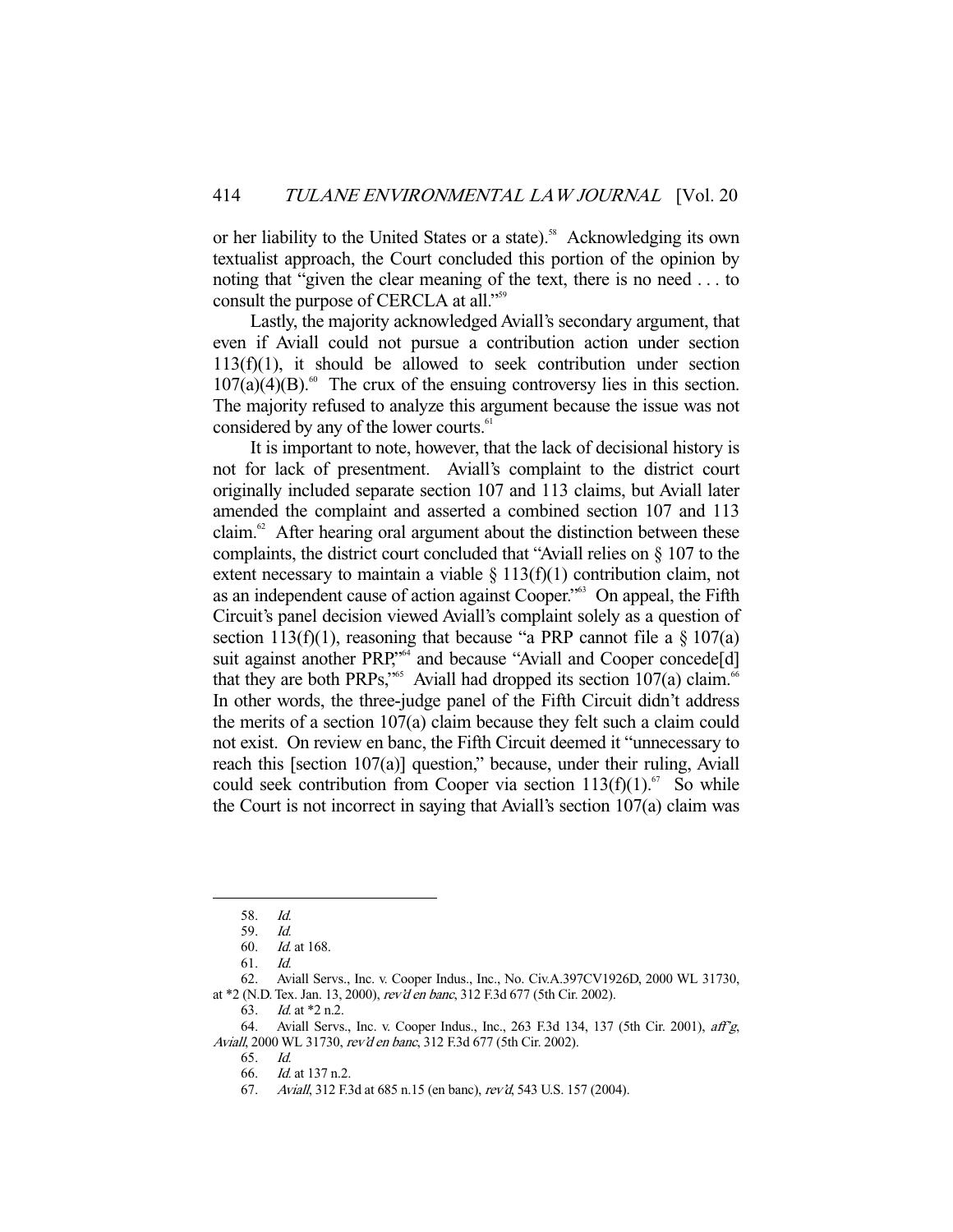not considered by the lower courts, it is nevertheless a bit disingenuous to say as much.<sup>68</sup>

 The two dissenters, on the other hand, maintained that the Court should decide the section 107(a) issue to avoid protracting litigation, a delay made all the more unnecessary because the Fifth Circuit essentially had decided that PRPs could recover under section  $107(a)$ .<sup>69</sup> Again, while this statement is not incorrect, it requires some clarification. In the Fifth Circuit en banc decision, the court noted that the savings clause in section 113(f)(1) "was enacted as confirmation that federal courts, in cases decided prior to SARA's enactment, had been right to enable PRPs to recover a proportionate share of their costs in actions for contribution against other PRPs."70 The Court's dissenters proceeded carefullyalthough perhaps they did not proceed carefully enough—by stating that, essentially, this issue had been decided already.<sup>71</sup> In the Fifth Circuit en banc decision, the court merely noted its interpretation of the legislative history and intent behind the SARA amendments and suggested that it is probably correct that there is an implied remedy under section  $107$ .<sup>72</sup> The extent, type, and availability of a section 107 contribution action, especially post-SARA, remained unclear.

 Several large corporations, as well as nearly half of the states, filed amici curiae in support of Aviall.73 Only one organization filed an amicus

-

71. *Cooper*, 543 U.S. at 174.<br>72. Aviall, 312 F.3d at 687. Aviall, 312 F.3d at 687.

 <sup>68.</sup> Cooper Indus., Inc. v. Aviall Servs., Inc., 543 U.S. 157, 168 (2004). Note also the dissent's argument that (1) Aviall amended its original complaint in the district court to conform to the Fifth Circuit's precedent that "a CERCLA contribution action arises through the joint operation of  $\S 107(a)$  and  $\S 113(f)(1)$ " and section 107 supplies the right of action, and (2) at the appellate level, Aviall expressly urged the court to adjudicate its section 107(a) claim if the court concluded that Aviall could not proceed under section  $113(f)(1)$ . *Id.* at 173-74 (Ginsburg, J., dissenting).

 <sup>69.</sup> Id.

 <sup>70.</sup> Aviall, 312 F.3d at 687.

 <sup>73.</sup> In addition to companies already involved in litigation relating to this specific CERCLA provision, such as Consolidated Edison and DuPont, other industry members supporting Aviall included Ford, GM, ConocoPhillips, and Lockheed Martin. Twenty-four states and Puerto Rico also filed amicus briefs in support of Aviall. See Brief Amici Curiae of ConocoPhillips et al. in Support of Respondent Aviall Services, Inc., Aviall Services, Inc. v. Cooper Indus., Inc., 543 U.S. 157 (2004) (No. 02-1192), 2004 WL 3038116 [hereinafter ConocoPhillips Amici Curiae Brief]; Brief of Lockheed Martin Corp. as Amicus Curiae in Support of Respondent, Aviall Services Inc., Aviall Services, Inc. v. Cooper Industries, Inc., 543 U.S. 157 (2004) (No. 02-1192), 2004 WL 759685 [hereinafter Lockheed Amicus Curiae Brief]; Brief of Amici Curiae Superfund Settlements Project et al. in Support of Respondent, Aviall Services, Inc. v. Cooper Industries, Inc., 543 U.S. 157 (2004) (No. 02-1192), 2004 WL 782370 [hereinafter Superfund Project Amicus Curiae Brief]; Brief of the States of New York et al. as Amici Curiae in Support of Respondent, Aviall Services, Inc. v. Cooper Industries, Inc., 543 U.S. 157 (2004) (No. 02-1192), 2004 WL 782371.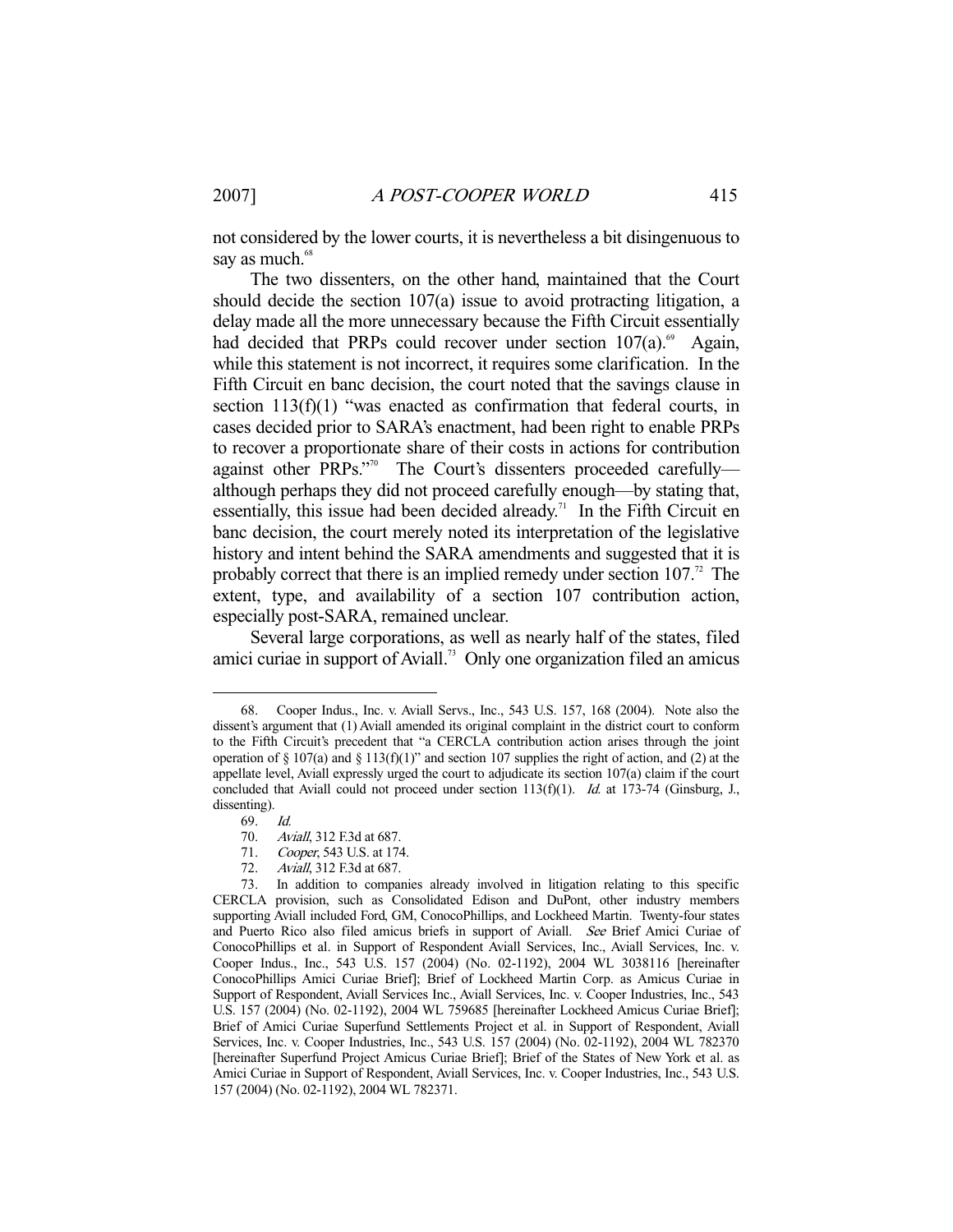brief on behalf of Cooper: the Department of Justice (DOJ).<sup>74</sup> While the DOJ's brief does not acknowledge as much, the Court's validation of Cooper's position opens the door for big savings for the Department of Defense (DOD). Some commentators have speculated that because the DOD is a defendant in many CERCLA cost recovery claims, the DOJ supported Cooper because it would narrow the DOD's liability.<sup>75</sup> Whether this is the DOJ's true motive, clear benefits remain for the DOD under Cooper.

Even though state law claims remain available post-Cooper, many do not provide a right of contribution, while others fail expressly to waive sovereign immunity of the state or federal government.<sup>76</sup> Compare this with CERCLA section 120(a), which provides a broad waiver of sovereign immunity.<sup>77</sup> As the United States Court of Appeals for the Eighth Circuit has correctly noted, the government's position could have bizarre consequences if the government were on both sides of the litigation (as the EPA and as a PRP).<sup>78</sup> "The government could insulate itself from responsibility for its own pollution by simply declining to bring a CERCLA cleanup action or refusing a liable party's offer to settle. This ... would eviscerate CERCLA whenever the government, itself, was partially responsible for a site's contamination."79

#### III. THE AFTERMATH

#### A. The Courts

-

The issue left undecided in *Cooper*—whether section 107(a) provides its own cause of action for a party to recover from other PRPs has been addressed in four circuit courts post-Cooper.<sup>80</sup> The United States Court of Appeals for the Second Circuit held in September 2005

 <sup>74.</sup> Brief for the United States as Amicus Curiae Supporting Petitioner, Aviall Services, Inc. v. Cooper Industries, Inc., 543 U.S. 157 (2004) (No. 02-1192), 2004 WL 349899.

<sup>75.</sup> See Failed Senate Aviall Amendment Suggests Long Haul for Industry Fix, INSIDE THE EPA, Feb. 17, 2006, available at 2006 WLNR 2690590 [hereinafter Failed Senate Aviall Amendment].

 <sup>76.</sup> Response of Appellant Aviall Services, Inc. to the Amicus Curiae Brief of the United States, Aviall Services, Inc. v. Cooper Industries, Inc., 312 F.3d 677 (2002) (No.00-10197), 2002 WL 32099831.

 <sup>77.</sup> CERCLA § 120(a), 42 U.S.C. § 9620(a) (2000).

<sup>78.</sup> Atl. Research Corp. v. United States, 459 F.3d 827, 837 (8th Cir. 2006), cert. granted, 75 U.S.L.W. 3236 (U.S. Jan. 19, 2004) (No. 06-562).

 <sup>79.</sup> Id.

 <sup>80.</sup> Consol. Edison Co. of N.Y. v. UGI Utils., Inc., 423 F.3d 90 (2d Cir. 2006); Atl. Research, 459 F.3d 827, cert. granted, 75 U.S.L.W. 3236; E.I. DuPont de Nemours & Co. v. United States, 460 F.3d 515 (3d Cir. 2006); Metro. Water Reclamation Dist. v. N. Am. Galvanizing & Coatings, Inc., 473 F.3d 824 (7th Cir. 2007).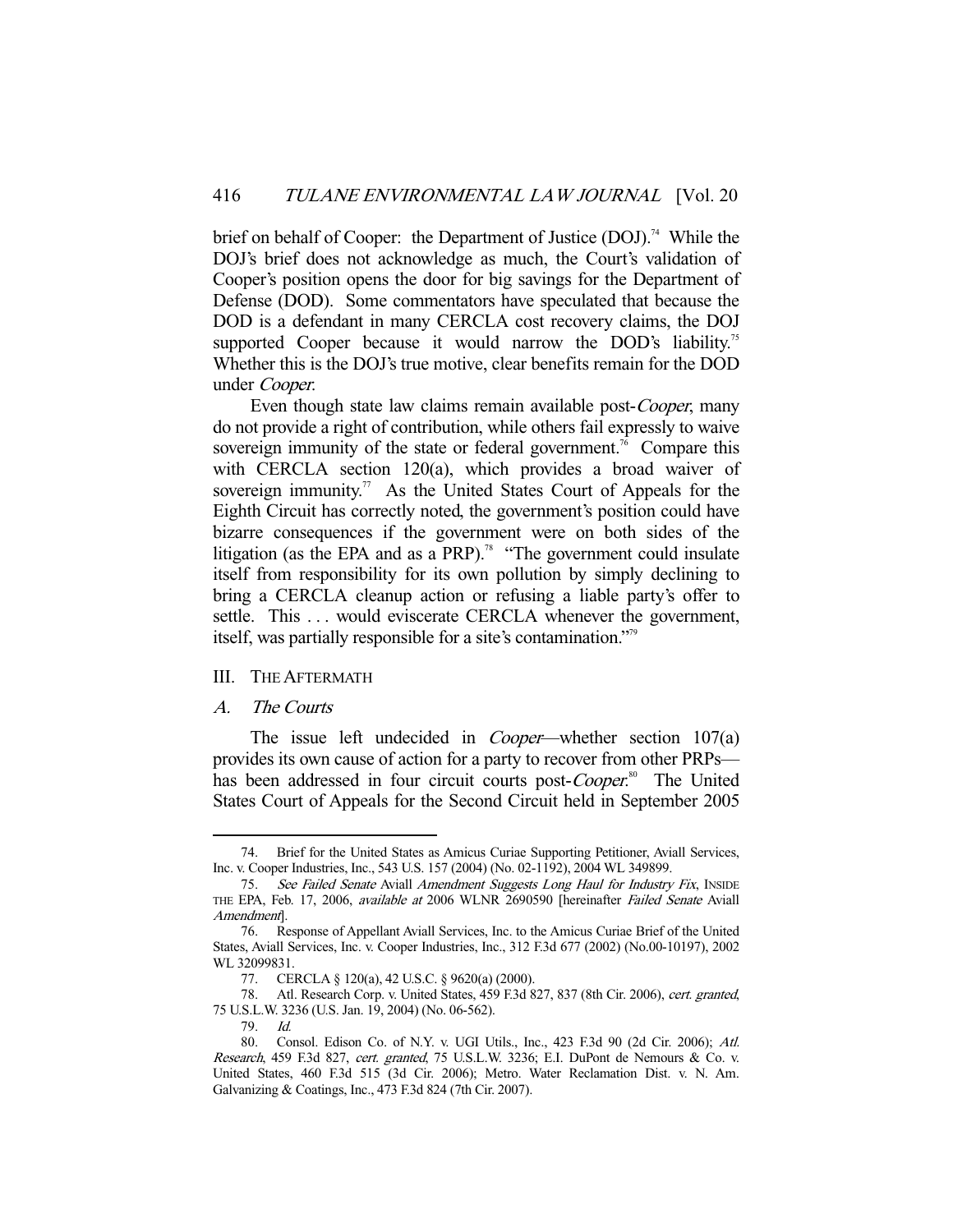that a PRP may seek recovery from other PRPs under section  $107(a)$ .<sup>81</sup> The Second Circuit reasoned that sections 107(a) and 113(f)(1) each "embod[y] a mechanism for cost recovery available to persons in different procedural circumstances."<sup>82</sup> The Second Circuit found the issue "easily resolved" based on the plain language of section  $107(a)(4)(B)$ .<sup>83</sup> As in *Cooper*, the facts were straightforward. Consolidated Edison (Con Ed) entered into a voluntary cleanup agreement after the New York State Department of Environmental Conservation inquired into the environmental status of over 100 gas manufacturing plants.<sup>84</sup> Con Ed incurred around \$4 million in costs cleaning a site that UGI Utilities, Inc. (UGI) previously operated, so Con Ed sought remedial costs from UGI under CERCLA.<sup>85</sup> The Second Circuit set up a two-part statutory checklist for whether a party is eligible to recover under section 107(a): "The only questions we must answer are whether Con Ed is a 'person' and whether it has incurred 'costs of response.'"86 Con Ed easily met these two elements, and the Second Circuit concluded that Con Ed could seek recovery under section  $107(a).^{87}$  The Second Circuit revised the district court's grant of summary judgment to UGI, and remanded the case for further proceedings.<sup>88</sup>

 While the Second Circuit's analysis hinged primarily on the text of CERCLA, the court did note that its decision comported with CERCLA's policy goals.89 In particular, the Second Circuit pointed to the economic disincentive to clean if a party could only gain reimbursement *after* being sued.<sup>90</sup> The Second Circuit also added a few particularly nice points of analysis to the reinvigorated discussion of section  $107(a)$ . First, in an attempt to clarify the debate, the Second Circuit refused to use the term "PRP."<sup>91</sup> The term "PRP" does not appear in CERCLA, could conceivably apply to anyone before any fact finding has been made, and seems to confer a legal status, being at least partially responsible for the

<sup>81.</sup> Consol. Edison, 423 F.3d at 100.<br>82. Id. at 99.

Id. at 99.

 <sup>83.</sup> Id.

 <sup>84.</sup> Id. at 93.

 <sup>85.</sup> Id. Originally, Con Ed sought recovery under section 113(f)(1), but after the Supreme Court issued the *Cooper* decision, the Second Circuit ordered additional briefing on the state of the law, which opened up the section 107(a) avenue of recovery. Id. at 93-94.

 <sup>86.</sup> Id. at 99.

 <sup>87.</sup> Id.

 <sup>88.</sup> Id. at 104.

 <sup>89.</sup> Id. at 100.

 <sup>90.</sup> Id.

 <sup>91.</sup> Id. at 98 n.8.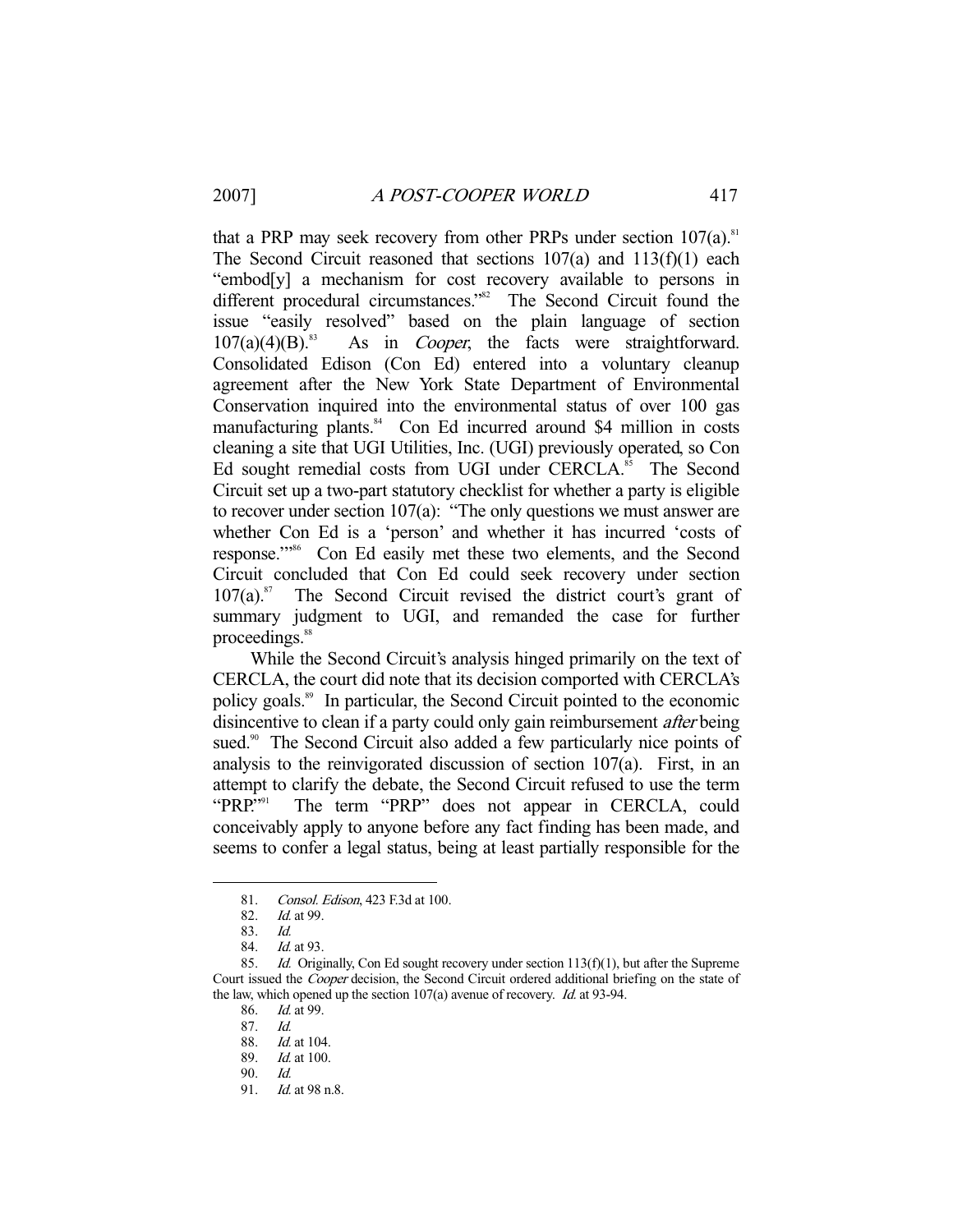contamination of a site, that is not necessarily deserved.<sup>92</sup> Second, the Second Circuit argued that the distinction of "*innocent* parties" conflicts with the "quite simple language" of section 107(a), which does not require that a party seeking cost recovery be innocent of any wrongdoing.<sup>93</sup> Finally, the Second Circuit rejected the possible unjust enrichment argument against its holding *(i.e., if a party that is partially* responsible for the contamination of a site is allowed to recover 100 percent of the cleanup costs under section 107(a), the recovering party escapes liability). $94$  In dispensing with this argument, the Second Circuit reasoned that there is nothing barring a party that has been forced to pay cleanup costs under section 107(a) from counterclaiming under section  $113(f)(1)$  so that the party who first sought to recover cleanup costs pays his or her fair share.<sup>95</sup>

 A year later, the Eighth Circuit became the next court of appeals to address the issue and joined the Second Circuit in holding that section  $107(a)$  creates a right of cost recovery.<sup>96</sup> In this case, Atlantic Research Corporation (Atlantic) cleaned and retrofitted rocket motors for the United States at its Arkansas facility.<sup>97</sup> In the process of doing this work, burnt rocket fuel contaminated the ground.<sup>98</sup> Atlantic voluntarily cleaned the site and then sought to recover part of the cleanup cost from the United States.<sup>99</sup> Although Atlantic originally sought recovery under section 113(f)(1), Atlantic amended its complaint after the Supreme Court issued its *Cooper* decision.<sup>100</sup>

 A panel of the Eighth Circuit previously had held, in a claim unrelated to the *Atlantic* case, that a liable party could not bring an action under section  $107(a)$ .<sup>101</sup> While the district court found the precedent dispositive, the panel in *Atlantic* held that its analysis had been undermined by the recent *Cooper* decision.<sup>102</sup> Because section 113(f)(1) was no longer available to a party that voluntarily cleans a site, the Eighth Circuit held that "it no longer makes sense to view § 113 as a liable

 <sup>92.</sup> Id.

<sup>93.</sup> *Id.* at 99-100.

 <sup>94.</sup> Id.

 <sup>95.</sup> Id. at 100.

<sup>96.</sup> Atl. Research Corp. v. United States, 459 F.3d 827, 836 (8th Cir. 2006), cert. granted, 75 U.S.L.W. 3236 (U.S. Jan. 19, 2007) (No. 06-562).

 <sup>97.</sup> Id. at 829.

 <sup>98.</sup> Id.

 <sup>99.</sup> Id.

 <sup>100.</sup> Id. at 829-30.

 <sup>101.</sup> Dico, Inc. v. Amoco Oil Co., 340 F.3d 525 (8th Cir. 2003).

<sup>102.</sup> Atl. Research, 459 F.3d at 830.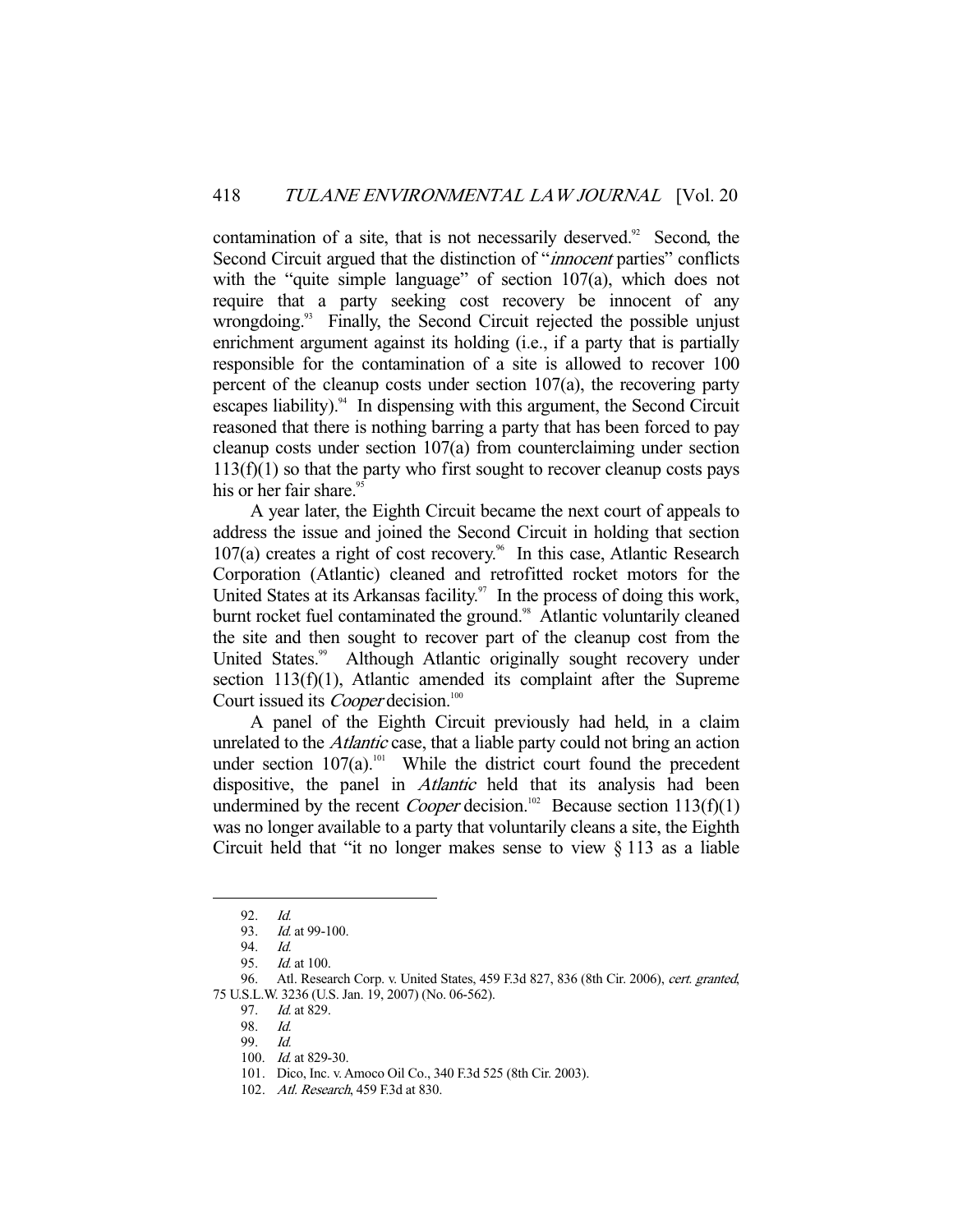party's exclusive remedy."<sup>103</sup> The Eighth Circuit's earlier justification for denying access to section 107(a)—that section 113 was available—was no longer true post-Cooper for parties who commenced suit prior to a CERCLA enforcement action.104 Interestingly, the Eighth Circuit countered the unjust enrichment argument differently than the Second Circuit, simply finding that while section 107(a) permits 100 percent cost recovery, it does not compel it.<sup>105</sup> Instead, the Eighth Circuit held that "a right to contribution may be fairly implied from the text of  $§ 107(a)(4)(B).$ <sup>"106</sup>

 Less than three weeks after the Atlantic decision, the Third Circuit held that there is no implied "cause of action for contribution under § 107 or the common law available to PRPs engaged in *sua sponte* voluntary cleanups."107 The Third Circuit refused to reexamine its precedent and, instead, followed a line of cases, all post-SARA, that allowed section  $107$  recovery only for "innocent" parties.<sup>108</sup> The court reasoned that "Cooper Industries did not explicitly or implicitly overrule our precedents; indeed, the Supreme Court expressly declined to consider the very questions at issue here."<sup>109</sup>

 The Third Circuit acknowledged the practical consequences of its ruling, noting that the decision does not necessarily ensure the most prompt and effective cleanups, but determined that this is a problem for Congress, not the courts.<sup>110</sup> In addition, the Third Circuit noted that its holding does not force parties that wish to clean a site to wait to be sued.<sup>111</sup> Instead, these parties can settle their liability with the government and, then, seek contribution under section  $113(f)(3)(B)$ .<sup>112</sup> The drawback of this approach, however, is that few parties may opt for this route, because the terms of settlement may not be as favorable as cleaning the site and then collecting contribution from other parties.<sup>113</sup>

 <sup>103.</sup> Id. at 834.

<sup>104.</sup> *Id.* at 834-35.

<sup>105.</sup> *Id.* at 835.

 <sup>106.</sup> Id.

 <sup>107.</sup> E.I. DuPont de Nemours & Co. v. United States, 460 F.3d 515, 543 (3d Cir. 2006). It is worth noting that this three-judge panel featured a visiting judge from the United States Court of Appeals for the Federal Circuit and is the only on point post-Cooper circuit court case with a dissenting opinion.

 <sup>108.</sup> Id. at 542 n.32.

<sup>109.</sup> *Id.* at 532.

<sup>110.</sup> *Id.* at 543.

<sup>111.</sup> *Id.* at 544.

 <sup>112.</sup> Id. at 544-45.

<sup>113.</sup> *Id.* at 545.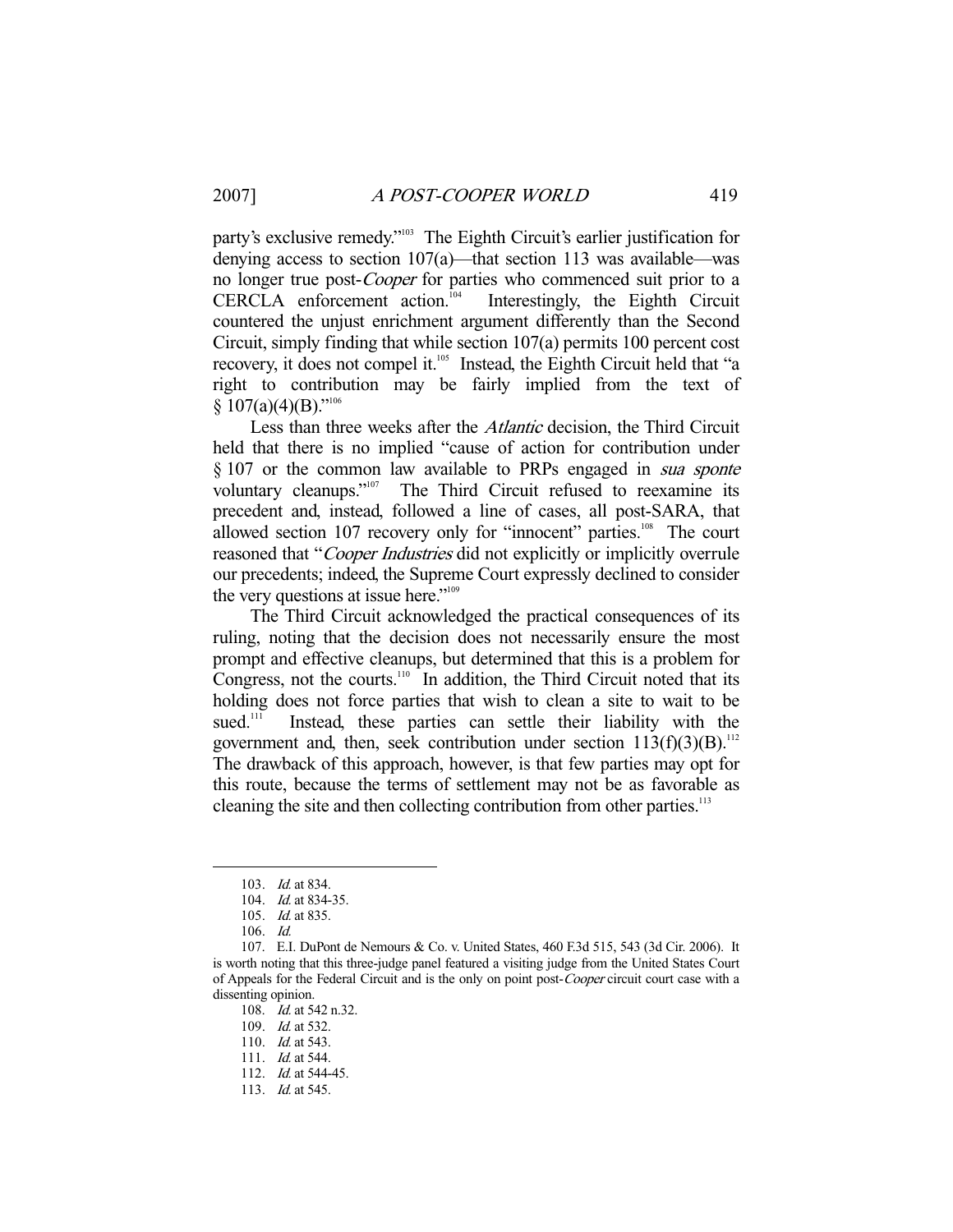Lastly, the United States Court of Appeals for the Seventh Circuit issued a decision in January 2007 holding that there is an implied right to contribution under the cost recovery provision (section 107(a)) of CERCLA.114 In this case, Metropolitan Water leased about fifty acres of property to Lake River, a subsidiary of North American.<sup>115</sup> Lake River stored chemicals on the site, but its above ground storage tanks leaked around 12,000 gallons of industrial chemicals onto the ground over the course of several decades. Metropolitan Water cleaned the site voluntarily, but sought to recover some of the cleanup costs from North American.<sup>116</sup> The Seventh Circuit relied primarily on the text of section  $107(a)$ ,<sup>117</sup> but paid considerable attention to CERCLA's general purpose, especially the history of its enactment.<sup>118</sup>

 At the Seventh Circuit's invitation, the EPA filed an amicus brief in the case.<sup>119</sup> The EPA argued that Metropolitan Water should not have a cost recovery remedy under section 107(a)(4)(B), because that would render sections 113(f)(1) and (f)(3)(B) superfluous.<sup>120</sup> The EPA argued that section 107(a) is only available to "persons who are not themselves liable."<sup>121</sup> Under the EPA's reading, PRPs may not seek recovery under section  $107(a)$ .<sup>122</sup> Looking carefully at the statutory language, the EPA argued that section 107(a) provides for "the liability of PRPs in cost recovery actions brought by others, rather than providing them [PRPs] with a right of cost recovery."<sup>123</sup> Thus, the dispute between the EPA and Metropolitan Water centered on who constituted "any other person" in section  $107(a)(4)(B)$ .<sup>124</sup> While Metropolitan Water read this phrase as applying to any person other than those mentioned in section  $107(a)(4)(A)$ —namely, the United States, individual states, and Indian tribes—the EPA argued that the phrase applies to everyone other than those mentioned in section  $107(a)(4)(A)$  and other than those mentioned in sections  $107(a)(1)-(4)^{125}$ 

 <sup>114.</sup> Metro. Water Reclamation Dist. v. N. Am. Galvanizing & Coatings, Inc., 473 F.3d 824, 837 (7th Cir. 2007).

 <sup>115.</sup> Id. at 825.

 <sup>116.</sup> Id.

 <sup>117.</sup> Id. at 826-30.

<sup>118.</sup> *Id.* at 826.

 <sup>119.</sup> Id.

 <sup>120.</sup> Brief of the United States as Amicus Curiae at 1, Metropolitan Water Reclamation District v. North American Galvanizing & Coatings, Inc., 473 F.3d 824 (7th Cir. 2007) (No. 05- 3299), 2006 WL 1354188 [hereinafter United States Amicus Curiae Brief].

 <sup>121.</sup> Id. at 7.

<sup>122.</sup> *Id.* at 9.

 <sup>123.</sup> Id.

 <sup>124.</sup> Id.

 <sup>125.</sup> Id. at 10-11.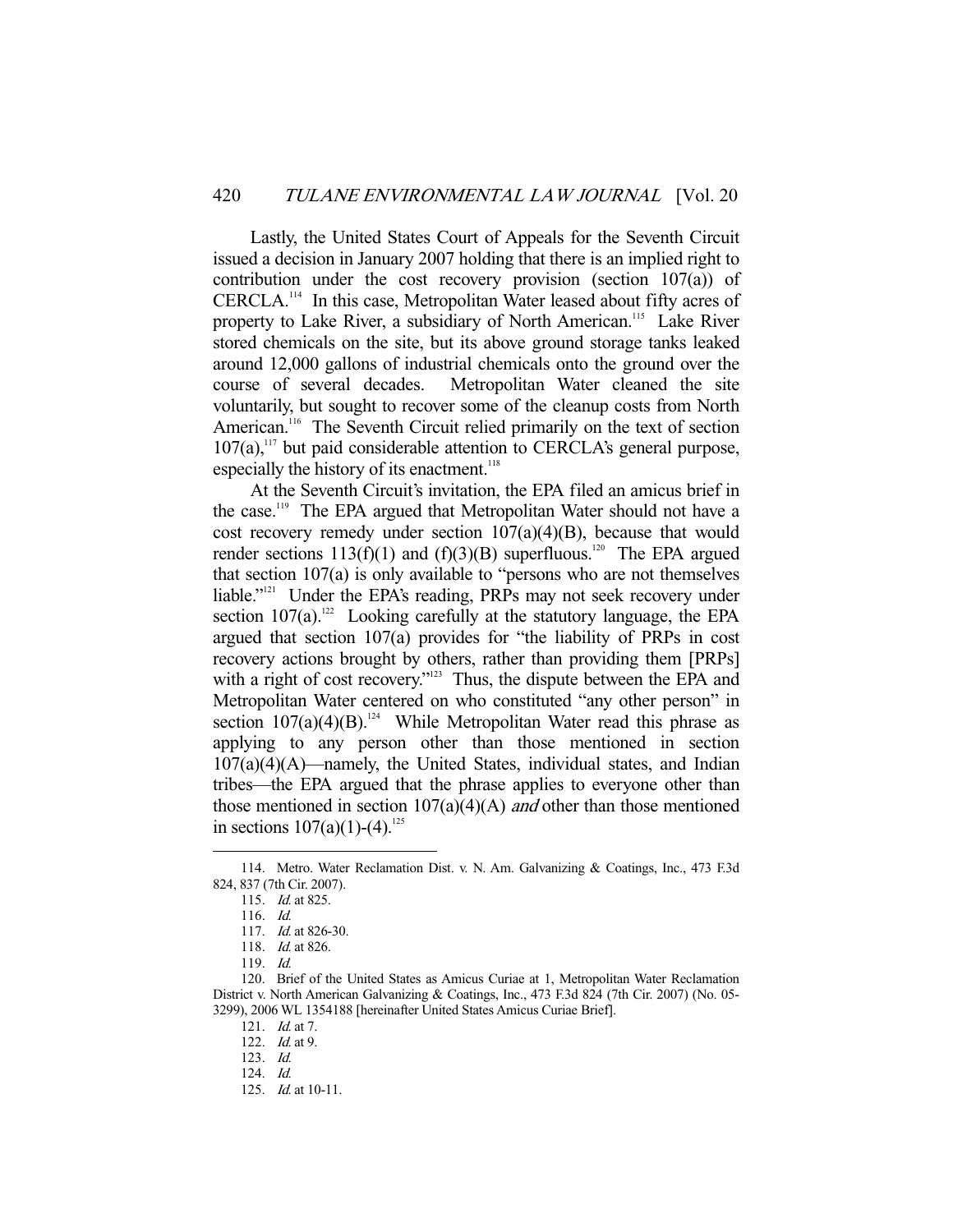The EPA's argument is not persuasive given the statutory construction. The "any other person" language is a sub-point of section  $107(a)(4)$  only. There is no justification for importing the subparts of one section to other parts of the statute. If Congress had intended the subparts of section  $107(a)(4)$  to apply to sections  $107(a)(1)-(3)$ , then the statute would have been constructed accordingly.<sup>126</sup> Some have argued that "this provision is an example of the poor legislative drafting structure found in various parts of CERCLA."<sup>127</sup> While there is no definitive answer to this question, courts start with the statute in front of them. When the structure and language are clear, it is not the job of the courts to make the statute better, but rather to apply the law to the facts. Pre-SARA, courts remained within the text of the statute and implied a right of contribution in section 107 in order to further the purpose of CERCLA.<sup>128</sup> Congress affirmed this interpretation by expressly Congress affirmed this interpretation by expressly codifying section 113(f) as part of SARA a few years later.<sup>129</sup> Unlike that situation, the EPA's proffered reading requires rearranging statutory subparts in order to disincentivize voluntary cleanups—the very opposite purpose of CERCLA.<sup>130</sup>

## B. The Polluter's Dilemma

-

From the PRP's perspective, the *Cooper* decision creates uncertainty in environmental cleanup, a very expensive area of corporate liability. Post-Cooper, a PRP has a few limited options. First, a PRP can proceed with a voluntary cleanup and hope that the courts in that particular jurisdiction read section  $107(a)$  to support cost recovery actions. While the uncertainty of this approach warrants caution, there remains several strong arguments for a PRP to go forward with voluntary cleanups regardless of a jurisdiction's interpretation of section  $107(a)$ . environmental practitioners recently noted five factors that push toward voluntary cleanup, even if contribution recovery is unlikely: (1) the exposure risk to employees through continued site contamination, (2) potential third-party claims if the contamination migrates off the

 <sup>126.</sup> See CERCLA § 107(a)(1)-(3), 42 U.S.C. § 9607(a) (2000) (placing subparts A-D wholly within section 9607(a)(4) rather than making these modifiers generally applicable to all of section 9607(a) by placing them before the enumerated subparts of section 9607(a)).

<sup>127.</sup> SWITZER & BULAN, *supra* note 34, at 66 n.2.

<sup>128.</sup> See, e.g., Walls v. Waste Resource Corp., 761 F.2d 311, 318 (6th Cir. 1989); Bulk Distrib. Ctr., Inc. v. Monsanto Co., 589 F. Supp. 1437, 1443-44 (S.D. Fla. 1984); Jones v. Inmont Corp., 584 F. Supp. 1425, 1428 (S.D. Fla. 1984); Pinole Point Props., Inc. v. Bethlehem Steel Corp., 596 F. Supp. 283, 290-91 (N.D. Cal. 1984).

<sup>129.</sup> See CERCLA § 113(f), 42 U.S.C. § 9613.

 <sup>130.</sup> See United States Amicus Curiae Brief, supra note 120.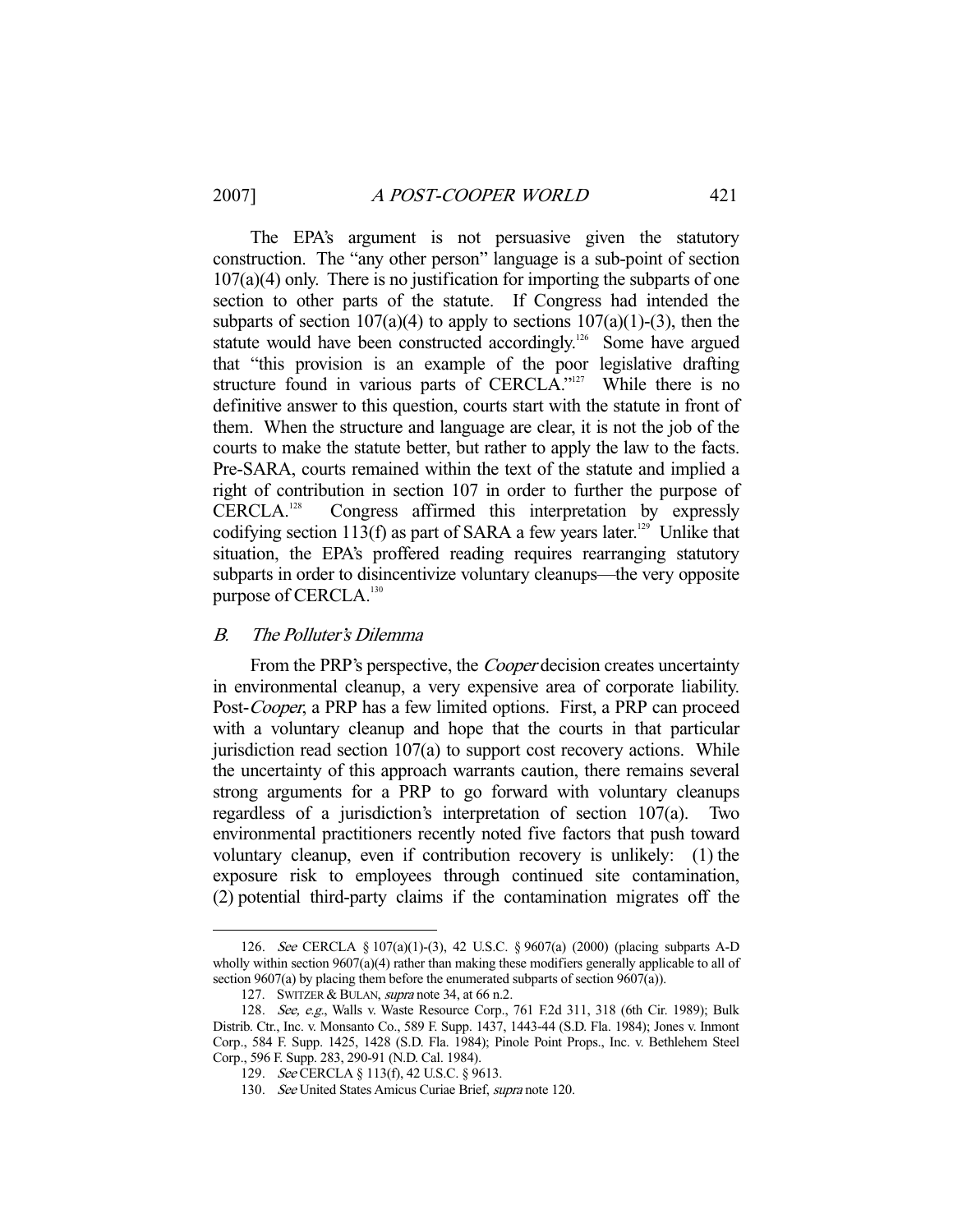property, (3) the effect on property value and the diminished ability to sell property with unresolved environmental liability, (4) other laws that may require remediation, and (5) the increased cost of delaying cleanup efforts.131 Taken together, the certainty, savings, and decreased liability of early cleanup may be cheaper than cleaning a site later, even if the cost of that later cleanup is reduced by contributions from other PRPs.

A second post-*Cooper* option available to a PRP that wants to clean a site is simply to meet the explicit requirements of section 113. This task, however, is easier said than done. To satisfy section 113, "[r]esponsible parties must either (1) seek an administrative or judicially approved settlement with the state or EPA; (2) wait to be sued by EPA, the state, or a private party under section 107; or (3) wait to be sued by EPA under section  $106$ ."<sup>132</sup> While this approach does secure a clear statutory right to seek contribution from other PRPs, it does so at a significant cost. As the attorneys for Aviall noted in a post-Cooper article, these three alternatives "delay cleanups, increase cleanup costs, and shift control of the cleanup from private parties to government agencies."<sup>133</sup> Furthermore, waiting to be sued under sections 106 or 107 entails more than just "waiting." Under section 107, a party could wait for a suit by either the EPA, the state, or a private party. Waiting for a suit to be brought against oneself is costly not only because of the delayed cleanup but also because of the cost of responding to the suit—the private party or state is clearly suing for *something*. EPA action is not necessarily any cheaper though. The EPA will only bring suit after a party fails to comply with an order to clean a site, but noncompliance with the order exposes the party to penalties that can reach up to \$32,500 per day.<sup>134</sup>

The third post-*Cooper* option available to a PRP that wants to clean a site is to proceed under state law. States provide recovery actions that vary among them, while thirteen states, as well as the District of Columbia, do not appear to have any specific statutory authorization for

<sup>131.</sup> Luis Nido & Jason Hutt, Voluntary Cleanups-Alive After Aviall?, 20 NAT. RESOURCES & ENV'T 57, 57-58 (2005-2006).

<sup>132.</sup> Richard O. Faulk & Cynthia J. Bishop, There and Back Again: The Progression and Regression of Contribution Actions Under CERCLA, 18 TUL. ENVTL. L.J. 323, 335 (2005) (noting that it remains unresolved whether an administrative settlement under section 106 meets the requirements for a cost recovery action under section 113). But cf. Bradford Reynolds & Lisa K. Hsiao, The Right of Contribution Under CERCLA After Cooper Industries v. Aviall Services, 18 TUL. ENVTL. L.J. 339 (2005) (representing Cooper Industries and arguing that section  $107(a)(4)(B)$  is unavailable to PRPs).

<sup>133.</sup> Faulk & Bishop, *supra* note 132, at 335.

<sup>134.</sup> Id. at 335 (citing Civil Monetary Penalty Inflation Adjustment Rule, 69 Fed. Reg. 7121, 7126 (Feb. 13, 2004)).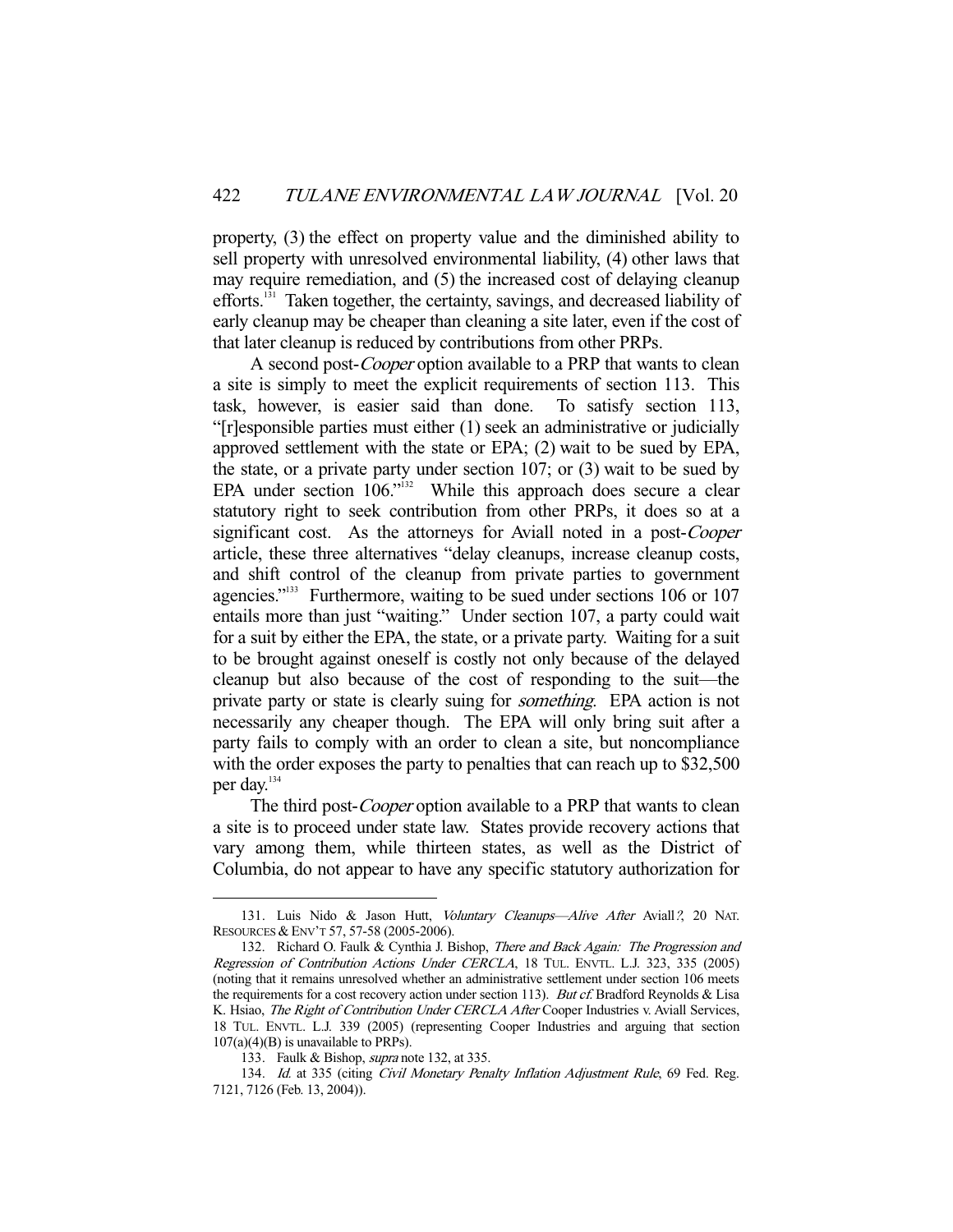a party to collect from other PRPs.<sup>135</sup> Additionally, some states model their environmental recovery statutes after CERCLA, which means that the statutory uncertainty currently plaguing the federal recovery may complicate actions at the state level as well.<sup>136</sup>

 A fourth option is for PRPs to pursue cost recovery under section  $113(f)(3)(B)$ :

A person who has resolved its liability to the United States or a State for some or all of a response action or for some or all of the costs of such action in an administrative or judicially approved settlement may seek contribution from any person who is not party to a settlement referred to in paragraph 2.<sup>137</sup>

Determining the viability of this section depends on judicial interpretation of what constitutes "an administrative or judicially approved settlement."<sup>138</sup> Post-Cooper, the United States District Court of Arizona held that section  $113(f)(3)(B)$  requires that "any settlement" between a 'person' and a 'State' must settle the person's CERCLA liability, not merely its liability under state law. Absent a settlement of CERCLA liability, the person may not proceed with an action under Section  $113(f)(3)(B)$ ."<sup>139</sup> This ruling seems to remove the incentive for parties to settle with states, because it will not allow them to seek contribution under CERCLA. In the *Cooper* case, the state agency contacted Aviall and threatened disciplinary proceedings if Aviall failed to comply.<sup>140</sup> It is not surprising that a state-based regulatory agency, rather than a federal one, would be better informed and able to respond more quickly to environmental problems within its borders. As demonstrated in the Arizona district court opinion, however, a quick state response does not necessarily help a party collect from other PRPs under CERCLA.

 <sup>135.</sup> Id. at 335 n.69.

 <sup>136.</sup> It is particularly hard to reconcile this predicament with the Supreme Court's reasoning in *Cooper* that the savings clause in section  $113(f)(1)$  exists so as not to diminish other independent rights, such as state action. See Cooper Indus., Inc. v. Aviall Servs., Inc., 543 U.S. 157, 166-67 (2004).

 <sup>137.</sup> CERCLA § 113(f)(3)(B), 42 U.S.C. § 9613(f)(3)(B) (2000). Paragraph two states: "[A] person who has resolved its liability to the United States or a State in an administrative or judicially approved settlement shall not be liable for claims for contribution regarding matters addressed in the settlement." CERCLA  $\S$  113(f)(2), 42 U.S.C.  $\S$  9613(f)(2).

 <sup>138.</sup> CERCLA § 113(f)(3)(b), 42 U.S.C. § 9613(f)(3)(B).

 <sup>139.</sup> Asarco, Inc. v. Union Pac. R.R., No. CV 04-2144-PHX-SRB, 2006 WL 173662, at \*9 (D. Ariz. Jan. 24, 2006).

 <sup>140.</sup> Aviall Servs., Inc. v. Cooper Indus., Inc., 312 F.3d 677, 679 (5th Cir. 2002) (en banc), rev'd, 543 U.S. 157 (2004).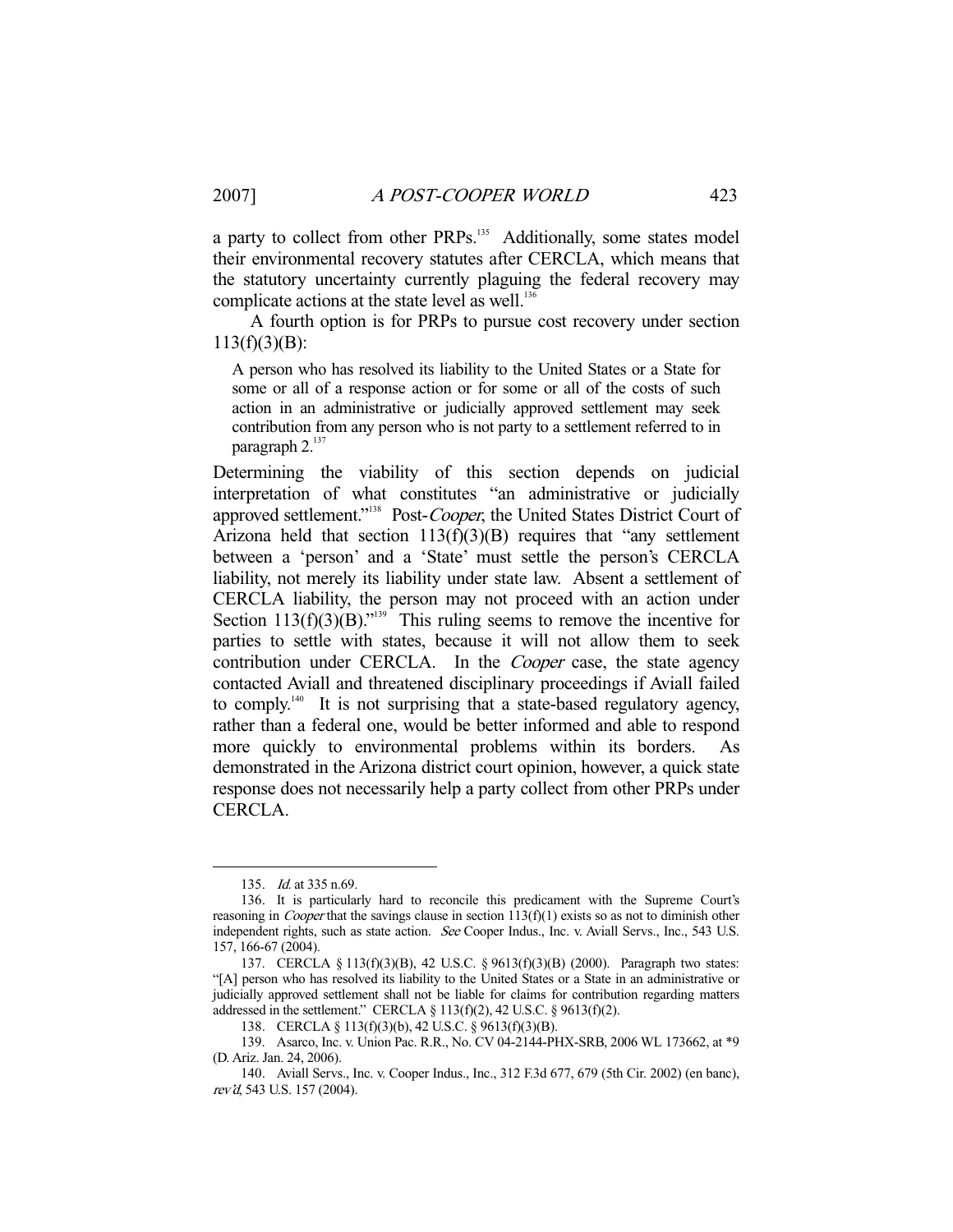#### C. Legislative Branch

 Congress has not taken any formal action to address the uncertainty created by the Cooper decision. There is evidence to suggest, however, that Congress has its eye on the issue. Senator James Jeffords (I-VT), in conjunction with Environment & Public Works Committee Chairman James Inhofe (R-OK), reportedly drafted language that would strike down the Supreme Court's *Cooper* decision.<sup>141</sup> The amendment was intended to be attached to the 2005 highway funding bill, but it never appeared.<sup>142</sup> Policy analysts have suggested that the amendment faced difficulty because of its substance, introduction procedure, and timing.<sup>143</sup> Specifically, some of the roadblocks to successful introduction and passage of the amendment included: a lack of congressional hearings on the issue; the likelihood of raising other Superfund legislative issues, particularly the expiration of Superfund taxes; a general disfavor against last minute attachments to large bills, especially when Congress is trying to distance itself from lobbying scandals; the absence of an EPA introduced legislative proposal; and opposition by the Bush Administration, which presumably supported the DOJ's position as articulated in its *Cooper* amicus brief.<sup>144</sup> Aside from this rumored false start, no further action has been taken by Senator Jeffords.

 Representative John D. Dingell (D-MI) sent a letter to the EPA in October 2006, which asked for comment on the *Cooper* decision.<sup>145</sup> At the time, Dingell was a ranking member on the House of Representatives' Committee on Energy and Commerce and, since the transfer of power after the 2006 elections, has regained the committee chairmanship.146 It is worth noting that Dingell was the chair of the Energy and Commerce Committee during the ninety-third to one hundred third congressional sessions (1981-1992), which included the period in which Congress enacted the SARA amendments and section 113.<sup>147</sup> Dingell's letter to the EPA included an attachment which asked fourteen numbered questions, emphasizing in particular whether the

<sup>141.</sup> Failed Senate Aviall Amendment, supra note 75.

 <sup>142.</sup> Id.

 <sup>143.</sup> Id.

 <sup>144.</sup> Id.

 <sup>145.</sup> Letter from John D. Dingell, U.S. Congressman, to Stephen L. Johnson, EPA Administrator (Oct. 23, 2006), available at http://energycommerce.house.gov/Press\_109/109 ltr.102406.EPA.Johnson.CERCLA.Ltr.pdf.

 <sup>146.</sup> See Congressman John D. Dingell, Biography, http://www.house.gov/dingell/bio.htm (last visited Feb. 16, 2007).

<sup>147.</sup> See Biographical Directory of the United States Congress, Dingell, John David, Jr., http://bioguide.congress.gov/scripts/biodisplay.pl?index=D000355 (last visited Feb. 16, 2007).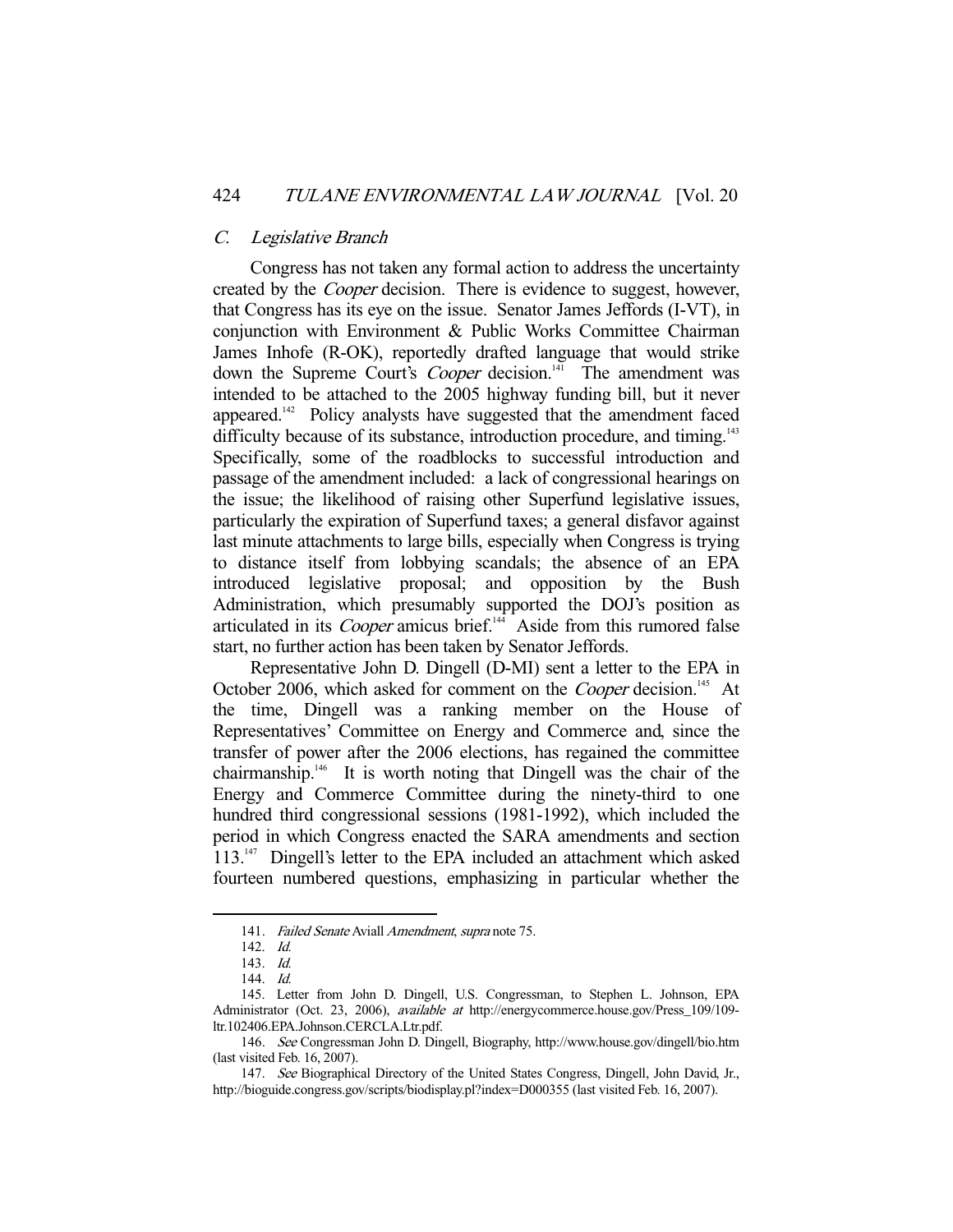Cooper decision actually had affected the pace of cleanups.<sup>148</sup> Dingell's letter also included a proposed amendment to CERCLA, which would strike from the enabling clause of section  $113(f)(1)$  the language that limited contribution claims to those made "during or following any civil action under  $\ldots$  Section 106 or under Section 107(a)."<sup>149</sup> Despite the Congressman's request for a formal response by November 9,  $2006$ <sup>150</sup>, the EPA did not respond until January 12,  $2007$ .<sup>151</sup> The response to Congressman Dingell's fourteen questions consisted almost entirely of one or two sentence answers to complex questions of law and policy.<sup>152</sup> Many of the answers simply referred Congressman Dingell to already available documents, such as amicus briefs and cert petitions, or deflected questions to other agency departments.<sup>153</sup> In response to several questions on the actual effect of Cooper, the EPA stated that it did not know the answer because the agency did not track such data.<sup>154</sup> In one instance, the EPA stated that it did not know the answer because it had "not done a legal analysis" on that question, even though Congressman Dingell asked the EPA to make such an analysis.<sup>155</sup> The EPA's response to Congressman Dingell's request for comment on the proposed legislative change to section  $113(f)(1)$  is perhaps the most telling and the most frustrating: "While we recognize that the proposed legislative language is intended to address that portion of the statute upon which the Supreme Court focuses, making such a change in the statute may raise unintended legal or policy issues."<sup>156</sup> The EPA did not elaborate.

 Representative Albert Wynn (D-MD), also a member of the Energy and Commerce Committee, is the newly appointed chair of the Environmental and Hazardous Materials Subcommittee, which has jurisdiction over the EPA and Superfund sites.<sup>157</sup> Representative Wynn has stated that his subcommittee will discuss the issue highlighted in

<sup>148.</sup> See Letter from John D. Dingell to Stephen L. Johnson, supra note 145, at 3-5.

<sup>149.</sup> *Id.* at 3.

 <sup>150.</sup> Id. at 2; Dupont Brief May Boost Odds Court Will Review Superfund Cost Issue," INSIDE THE EPA, Dec. 1, 2006, available at 2006 WLNR 20685343.

 <sup>151.</sup> Letter from Stephanie N. Daigle, EPA Associate Administrator, to John d. Dingell, Chairman, Committee on Energy and Commerce (Jan. 12, 2007) (on file with author).

 <sup>152.</sup> Id.

 <sup>153.</sup> Id.

 <sup>154.</sup> Id.

 <sup>155.</sup> Id.

 <sup>156.</sup> Id.

 <sup>157.</sup> Press Release, Office of Congressman Albert R. Wynn, Wynn Selected As Chairman of Environmental and Hazardous Substances Subcommittee (Jan. 9, 2007), available at http://www.wynn.house.gov/index.php?option=com\_content&task=view&id=178.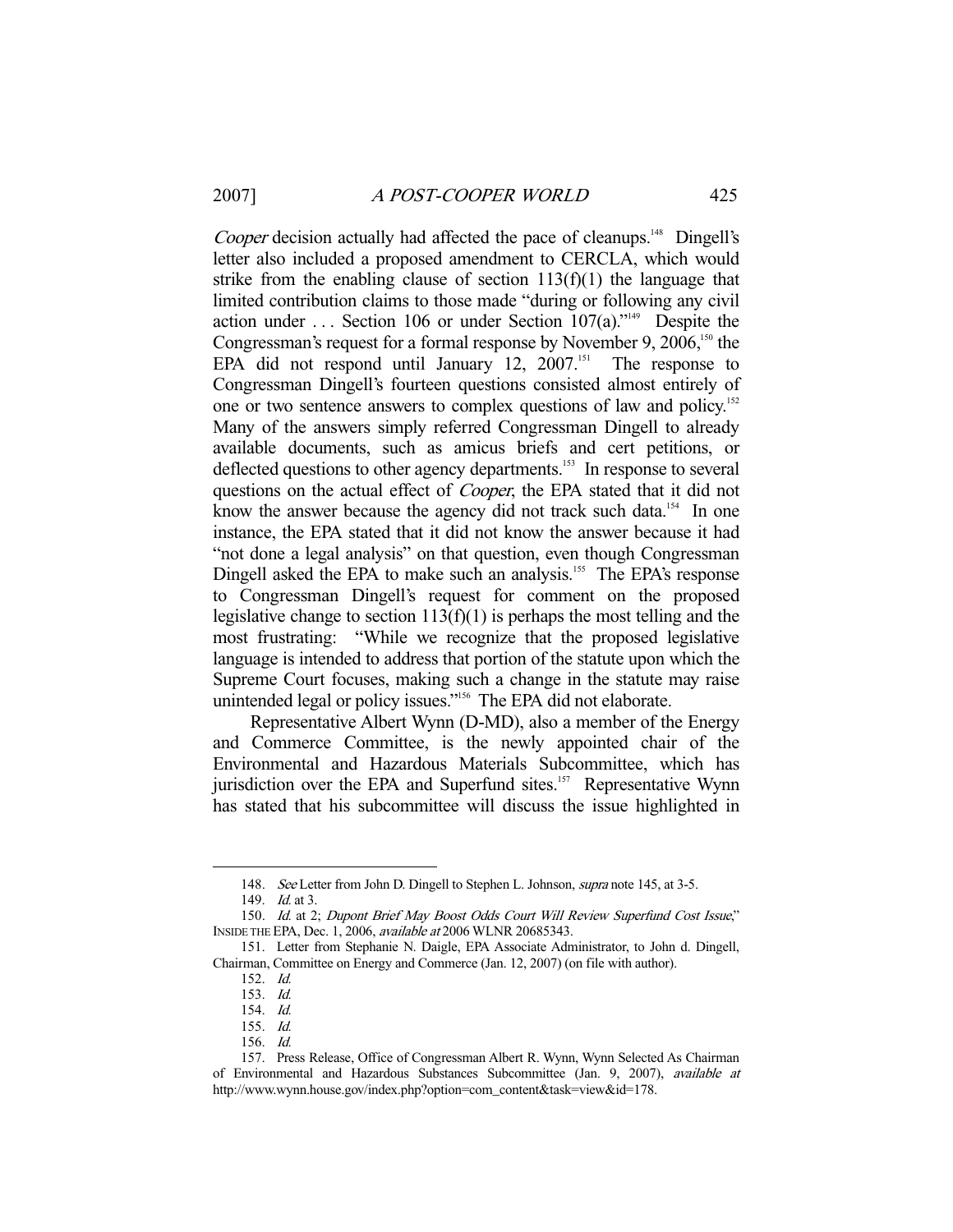Cooper, but he has not committed to introduce legislation on the issue.<sup>158</sup> Aside from these faint murmurs, Congress has been largely silent on the Cooper issue despite the support that industry, many of whom have considerable lobbying resources, placed on the losing side.<sup>159</sup> The Supreme Court's decision to review Atlantic Research Corp. v. United States, however, has bought Congress some time to consider possible legislative action.<sup>160</sup>

#### IV. ANALYSIS

 The Supreme Court should affirm the Eighth Circuit's decision in Atlantic Research Corp. v. United States, which held that there is an implied right of contribution for a party, either "innocent" or a PRP, to collect from PRPs under section  $107(a)(4)(B)$ .<sup>161</sup> First, and most persuasively, the plain text of section  $107(a)(4)(B)$  provides only two requirements for whether a party may use this section to collect from PRPs: whether they are a person, and whether they have incurred response costs.162 The plain text of CERCLA resolved the section  $113(f)(1)$  issue presented in *Cooper*, and there is no reason why the same textualist method should not apply to the Supreme Court's interpretation of other portions of the statute.<sup>163</sup> Although the two-part checklist used by the Second Circuit may seem like an oversimplification, it is nothing if not true to the text. $164$ 

 Second, the policy implications behind CERCLA mandate the availability of a contribution action for parties, regardless of whether they are "innocent" or fellow PRPs. Allowing parties to seek contribution actions against PRPs fulfills CERCLA's twin goals of encouraging prompt cleanup of hazardous waste sites and placing the cost of cleanup on the parties responsible for the contamination.<sup>165</sup> Pre-SARA, courts recognized the importance of implying contribution actions, and Congress affirmed this understanding by creating section  $113(f)(1)$ .<sup>166</sup>

<sup>158.</sup> Key House Panel Chair Vows To Pressure EPA on Environmental Justice, INSIDE THE EPA, Jan. 12, 2007, at Sec. 2, available at 2007 WLNR 592091.

 <sup>159.</sup> See ConocoPhillips Amici Curiae Brief, supra note 73; Lockheed Amicus Brief, supra note 73; Superfund Project Amicus Curiae Brief, supra note 73.

 <sup>160. 459</sup> F.3d 827 (8th Cir. 2006), cert. granted, 75 U.S.L.W. 3236 (U.S. Jan. 19, 2007) (No. 06-562).

 <sup>161.</sup> Id. at 837.

 <sup>162.</sup> CERCLA § 107(a)(4)(B), 42 U.S.C. § 9607(a)(4)(B) (2000).

 <sup>163.</sup> See Cooper Indus., Inc. v. Aviall Servs., Inc., 543 U.S. 157, 165 (2004).

 <sup>164.</sup> Consol. Edison Co. of N.Y. v. UGI Utils., Inc., 423 F.3d 90, 99 (2d Cir. 2006).

 <sup>165.</sup> See Aviall Servs., Inc. v. Cooper Indus. Inc., 312 F.3d 677, 681 (5th Cir. 2002) (en banc), rev'd 543 U.S. 157 (2004).

<sup>166.</sup> Cooper, 543 U.S. at 162; CERCLA § 113(f)(1), 42 U.S.C. § 9613(f)(1).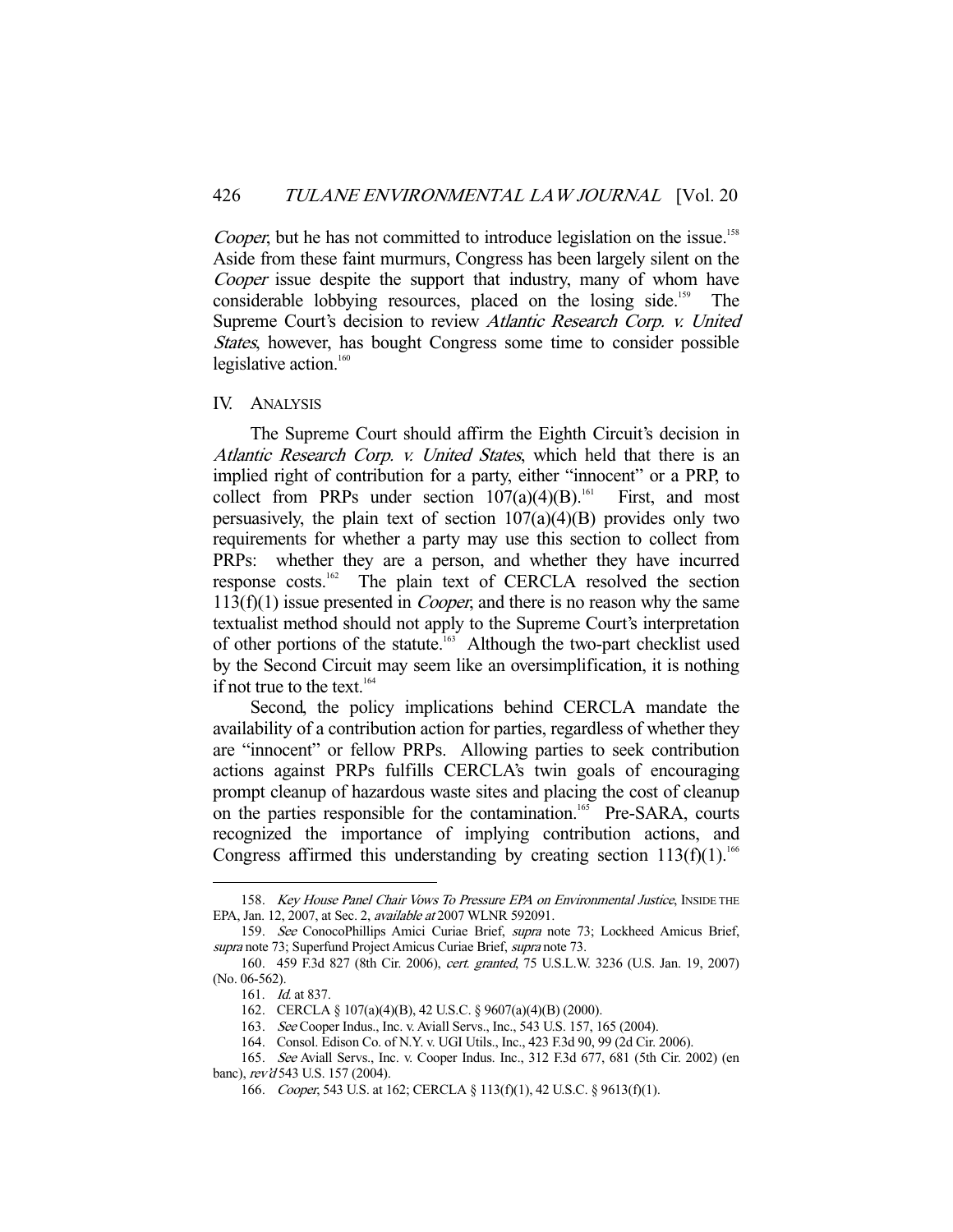Now that *Cooper* has limited section 113(f)(1), courts should continue to interpret the plain text of the statute with CERCLA's twin policy goals in mind. Such an approach leads to one conclusion: parties who voluntarily clean sites should be able to seek contribution from PRPs. This approach encourages the quickest cleanup, limits government involvement and expense, and generally ensures that the parties who created the contamination are held responsible.

 Lastly, the industry's reliance on the availability of a contribution action after voluntary cleanup strongly favors the continuation of such a right. While courts generally place a low amount of weight on reliance interests, it is nevertheless an important consideration when contemplating the total impact of the statute. Countless practitioner guides, law firm web sites, and EPA explanations have followed the Cooper decision.<sup>167</sup> Often, attorneys have suggested that companies contemplating a cleanup should wait until the uncertainty is resolved by the courts.168 If the Supreme Court denies the contribution right, parties have no motivation to initiate cleanup. Rather, parties have an incentive to wait until they are sued so that they can proceed under section  $113(f)(1)$ . In the meantime, contamination remains undisturbed and onsite.

 While the Supreme Court is bound by the text in front of it, Congress has the power to change the text. For this reason, regardless of how the Court interprets section 107(a)(4)(B), Congress should make an explicit right of contribution for parties to collect from PRPs. The issue is too important to the health of the environment, and too costly to parties that wish to remediate a contaminated site, for Congress to ignore the market demands for effectuating quick and efficient cleanups.

 The Supreme Court seems unlikely to find an implied right of contribution in section 107(a). The seven justice majority in *Cooper* noted that when courts first began implying a right of contribution in the pre-SARA version of CERCLA, it was "debatable" whether they could do so.169 In an opinion that made a concerted effort to remain "prudent

 <sup>167.</sup> See, e.g., Superfund Frequently Asked Questions: Aviall, http://www.epa.gov/ compliance/resources/faqs/cleanup/superfund/aviall-faqs.html (last visited Mar. 30, 2007); Supreme Court Holds That PRPs Cannot Use CERCLA § 113 To Recover Costs of Voluntary Cleanup, Update (Perkins Coie LLP, Seattle, Wash.) (Dec. 15, 2004), http://www.perkinscoie. com/news/pubs\_detail.aspx?publication896&op=updates [hereinafter Perkins Coie]; Steven Jones, Partner, Martin Law Group, Congress Stays Out of Aviall Debate, Leaving the Courts To Resolve Uncertainties Created by Landmark Superfund Ruling (Mar. 8, 2006), http://www. martenlaw.com/news/?20060308-aviall-debate.

 <sup>168.</sup> Jones, supra note 167; Perkins Coie, supra note 167.

 <sup>169.</sup> Cooper Indus., Inc. v. Aviall Servs., Inc., 543 U.S. 157, 162 (2004).